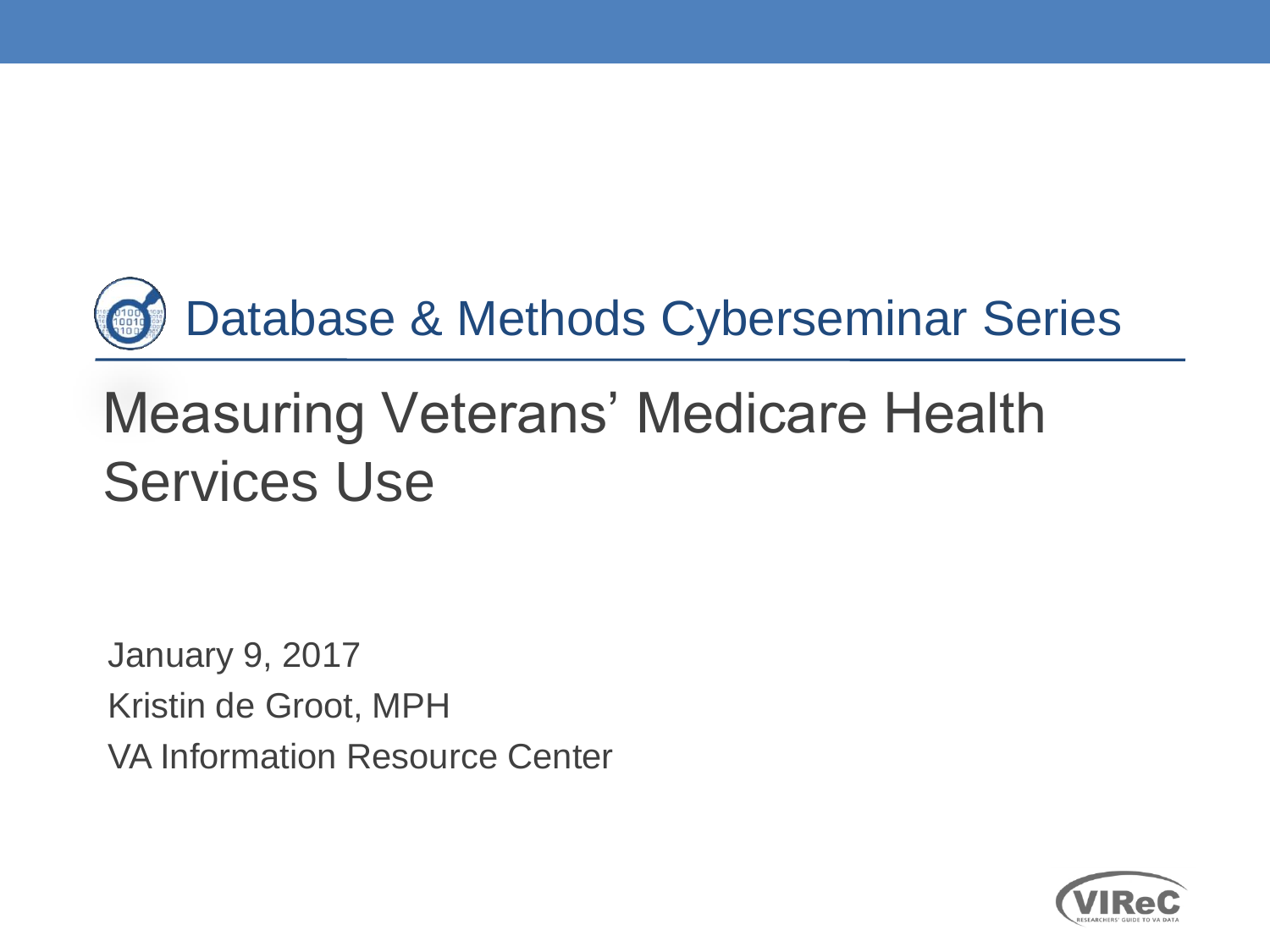Database & Methods Cyberseminar Series

 *access and use VA databases. Informational seminars to help VA researchers* 

**Topics** 

- VA data sources & data access systems
- Application of VA data to research and quality improvement questions
- Limitations of secondary data use
- Resources to support VA data use

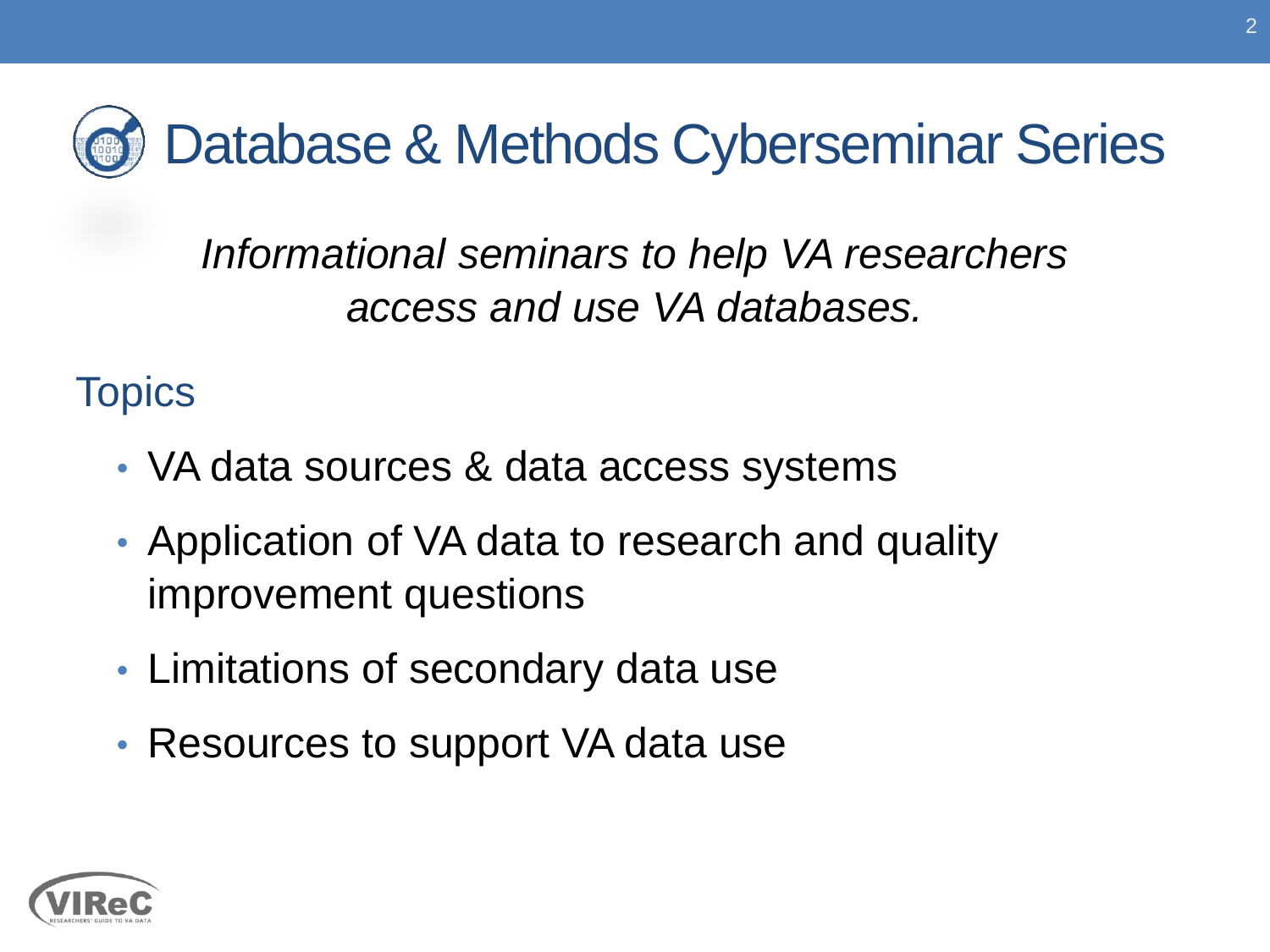

First Monday of the month\*  $\mid$  1:00pm-2:00pm ET

| Date         | <b>Topic</b>                                      |
|--------------|---------------------------------------------------|
| 10/3/16      | Overview of VA Data & Research Uses               |
| 11/7/2016    | Requesting Access to VA Data                      |
| 12/5/2016    | Healthcare Utilization with MedSAS & CDW          |
| 1/9/2017*    | <b>VA Medicare Data (VA/CMS)</b>                  |
| 2/6/2017     | <b>Measuring &amp; Assessing Utilization</b>      |
| 3/6/2017     | Mortality Ascertainment & Cause of Death          |
| 4/3/2017     | <b>Assessing Race &amp; Ethnicity</b>             |
| 6/5/2017     | <b>Pharmacy Data</b>                              |
| 7/10/2017*   | <b>CAPRI/VistAWeb for EHR Access</b>              |
| 8/7/2017     | <b>Comorbidity Measures Using VA and CMS Data</b> |
| 8/21/2017    | <b>Advanced Topics in Comorbidity Measures</b>    |
| $9/11/2017*$ | CDW microbiology, lab, & pharmacy domains         |

 page for more Visit our Education information & registration links. [www.virec.research.va.gov](http://www.virec.research.va.gov/)



\*Schedule shifts by one week in event of VA holiday.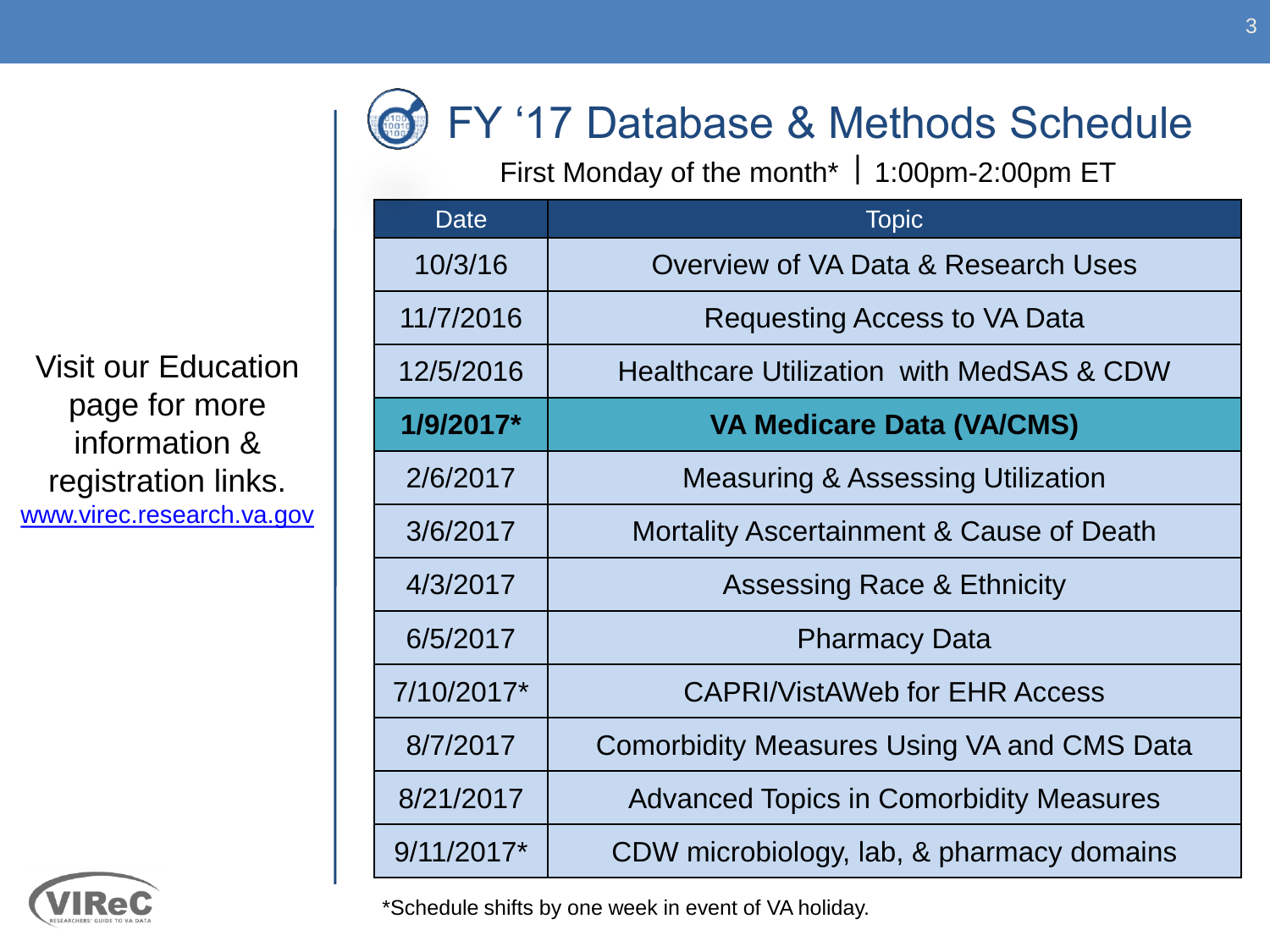

# Session #4: Measuring Veterans' Medicare Health Services Use

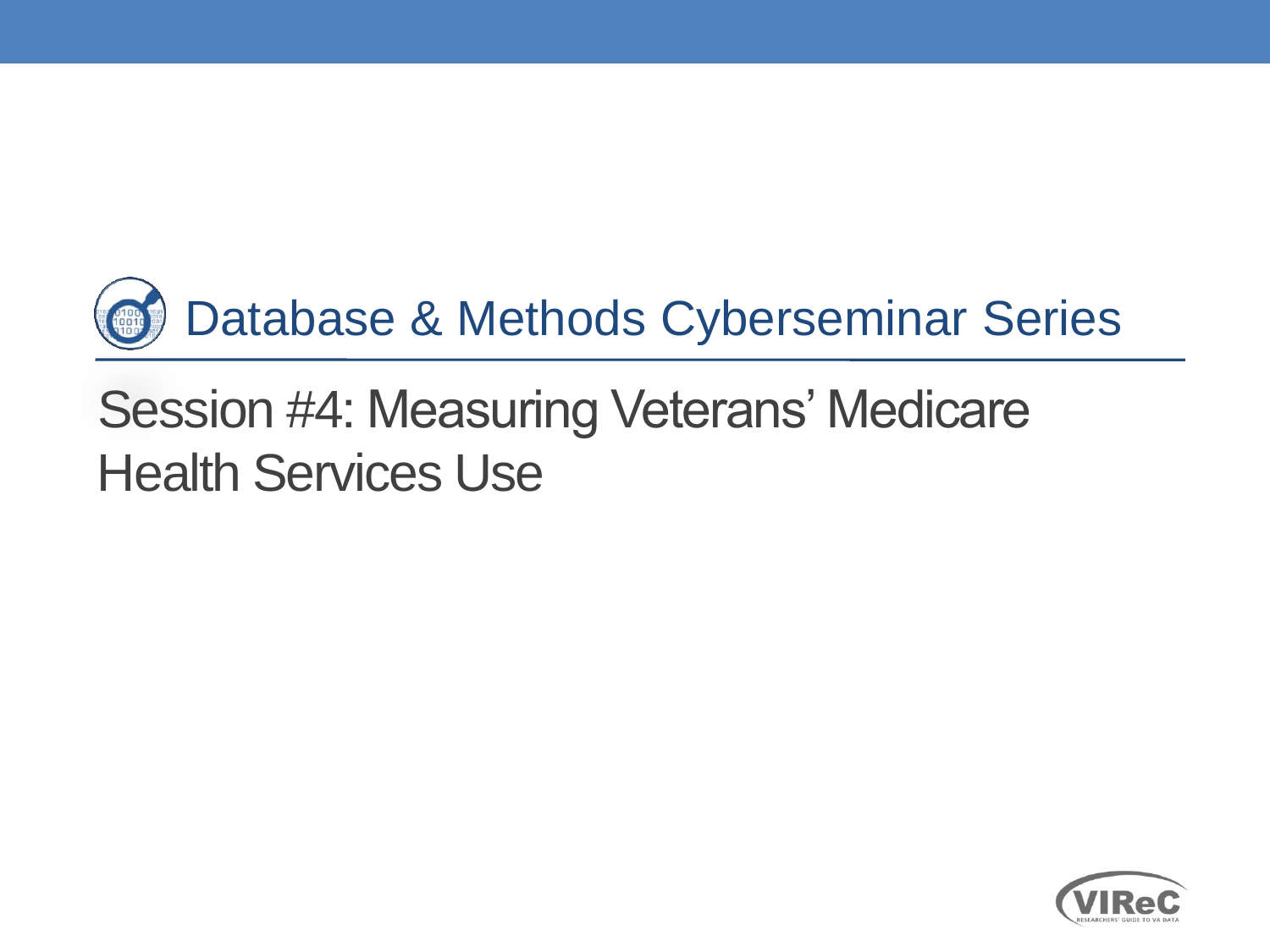### Why is it important to know about Medicare when studying Veterans?

- Researchers need knowledge of health care use to draw accurate conclusions
- Many Veterans who use VA health care also obtain care outside VA
- Almost all Veterans 65+ are enrolled in (and many use) both VA and Medicare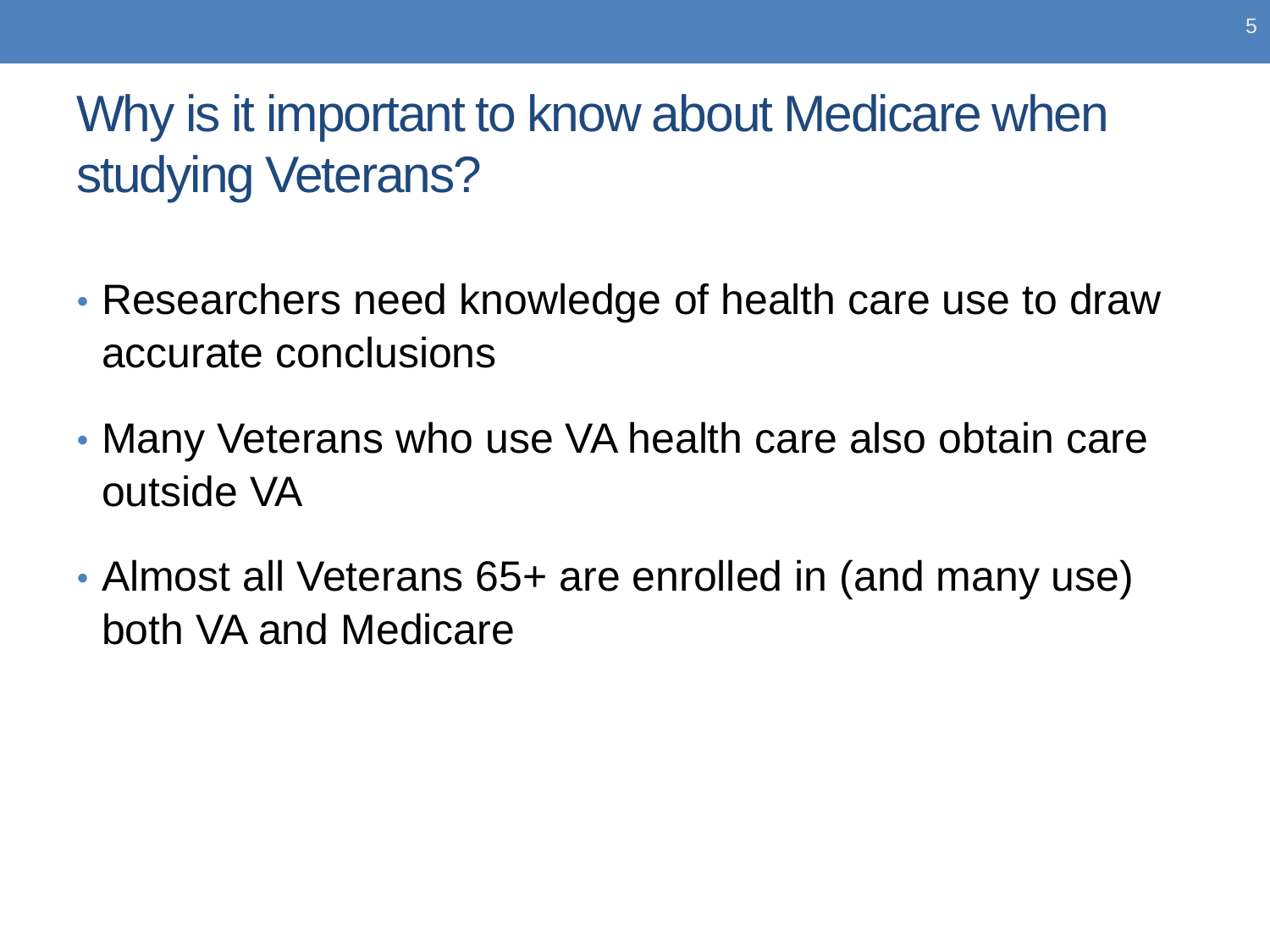Poll #1: Your experience with Medicare Data

Have you ever used Medicare data for a VA project?

- Yes
- No

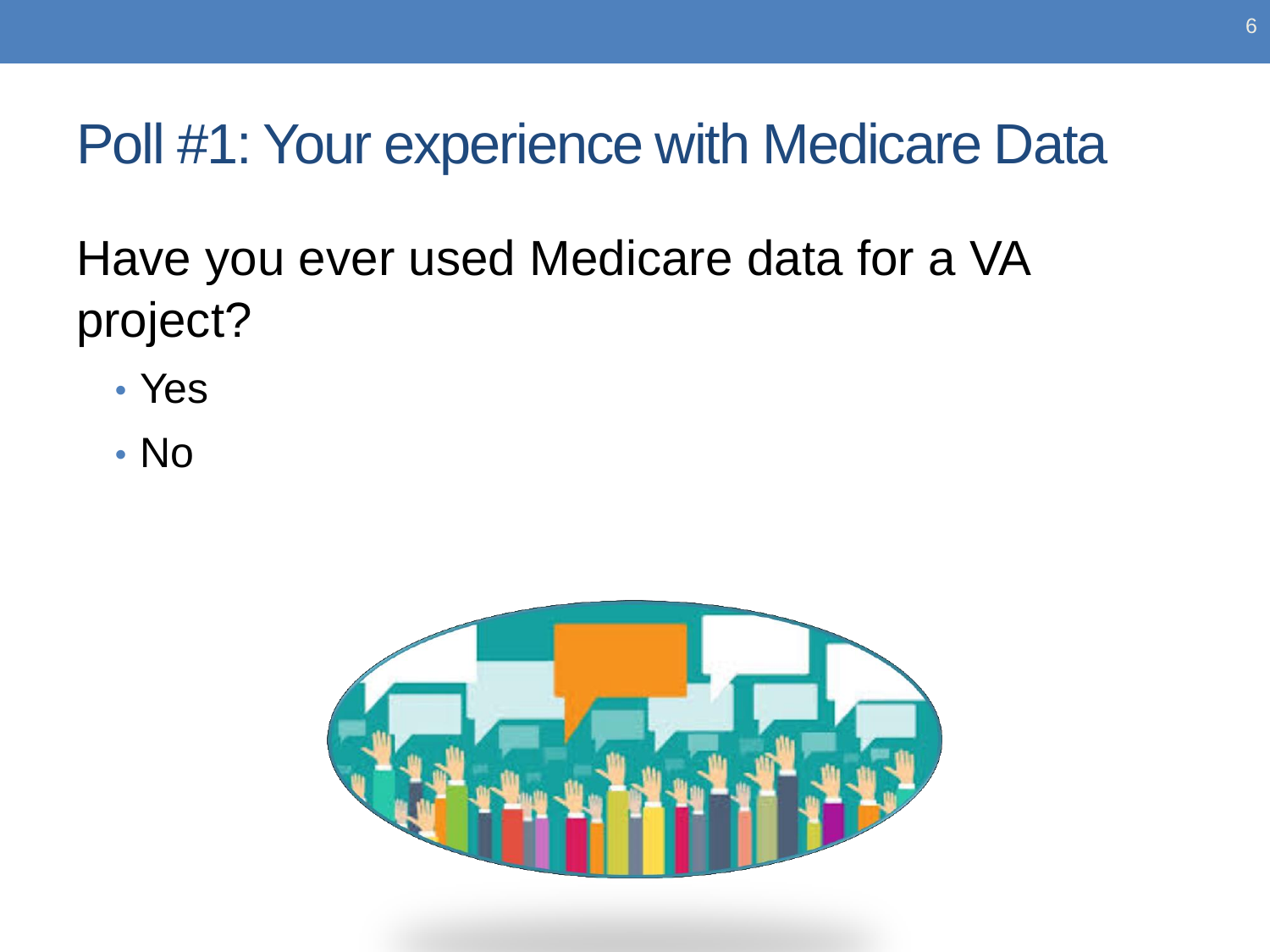# Poll #2: Your knowledge of Medicare Data

How would you rate your overall knowledge of Medicare data?

- 1 (No knowledge)
- 2
- 3
- 4
- 5 (Expert-level knowledge)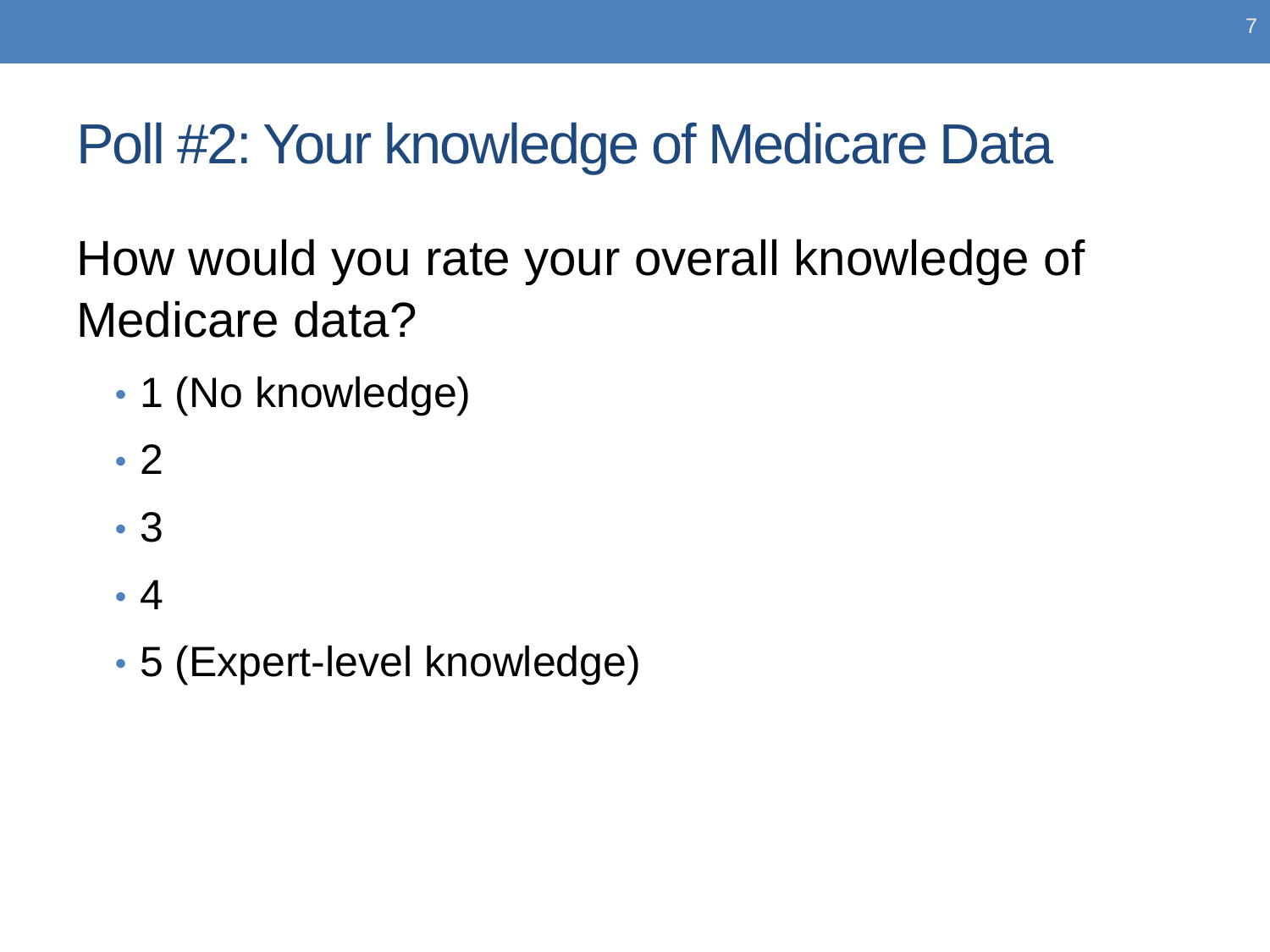#### *The purpose of this cyberseminar is to*

 *demonstrate how researchers can obtain information on Veterans' healthcare use received through Medicare*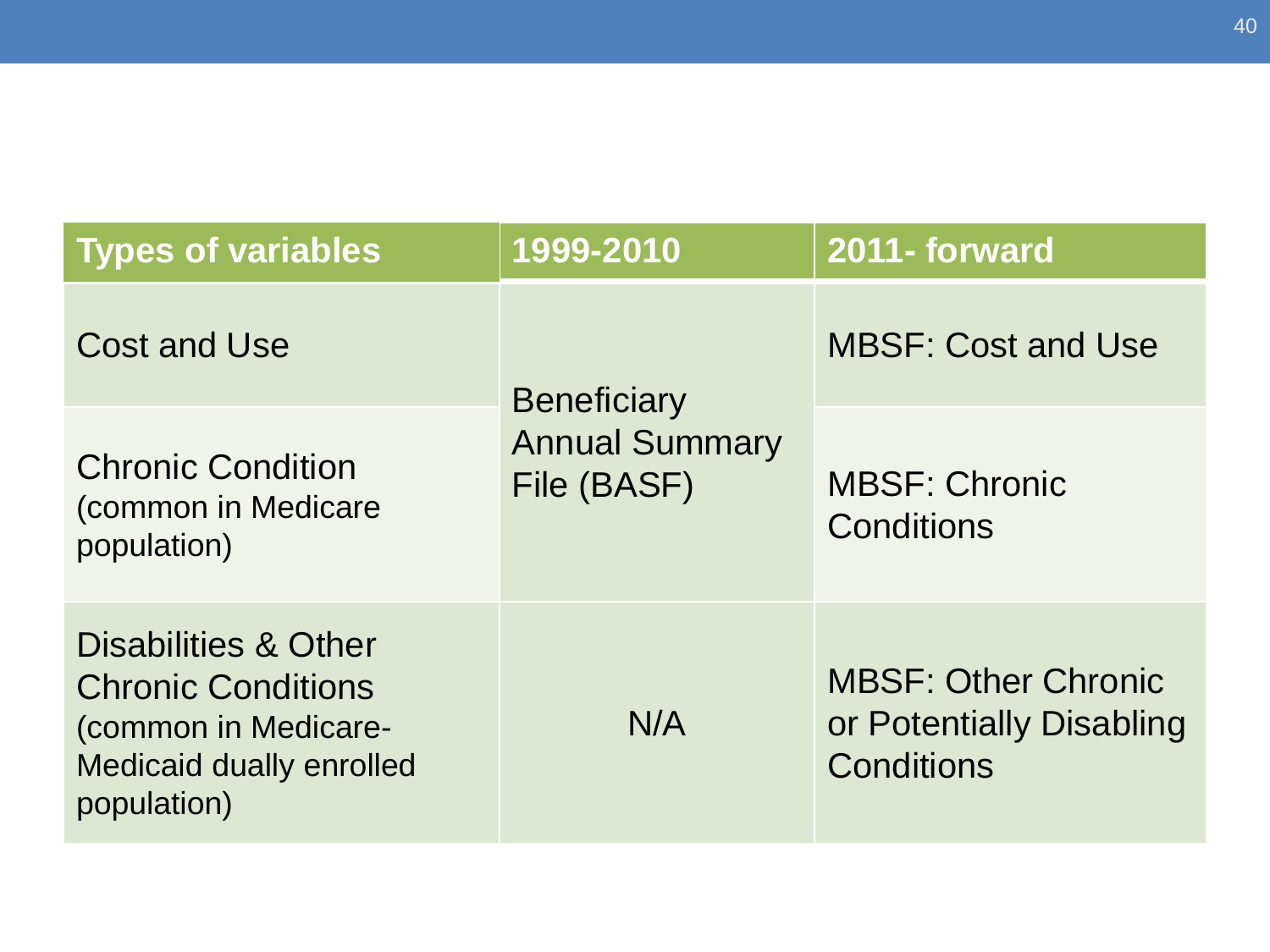# Session roadmap

- Medicare 101
- Types of Medicare Data
	- Enrollment
	- Claims
	- Annual Summary
	- Utilization in Managed Care
- Using Medicare Data in Research
- Research Examples
- Data Access and Assistance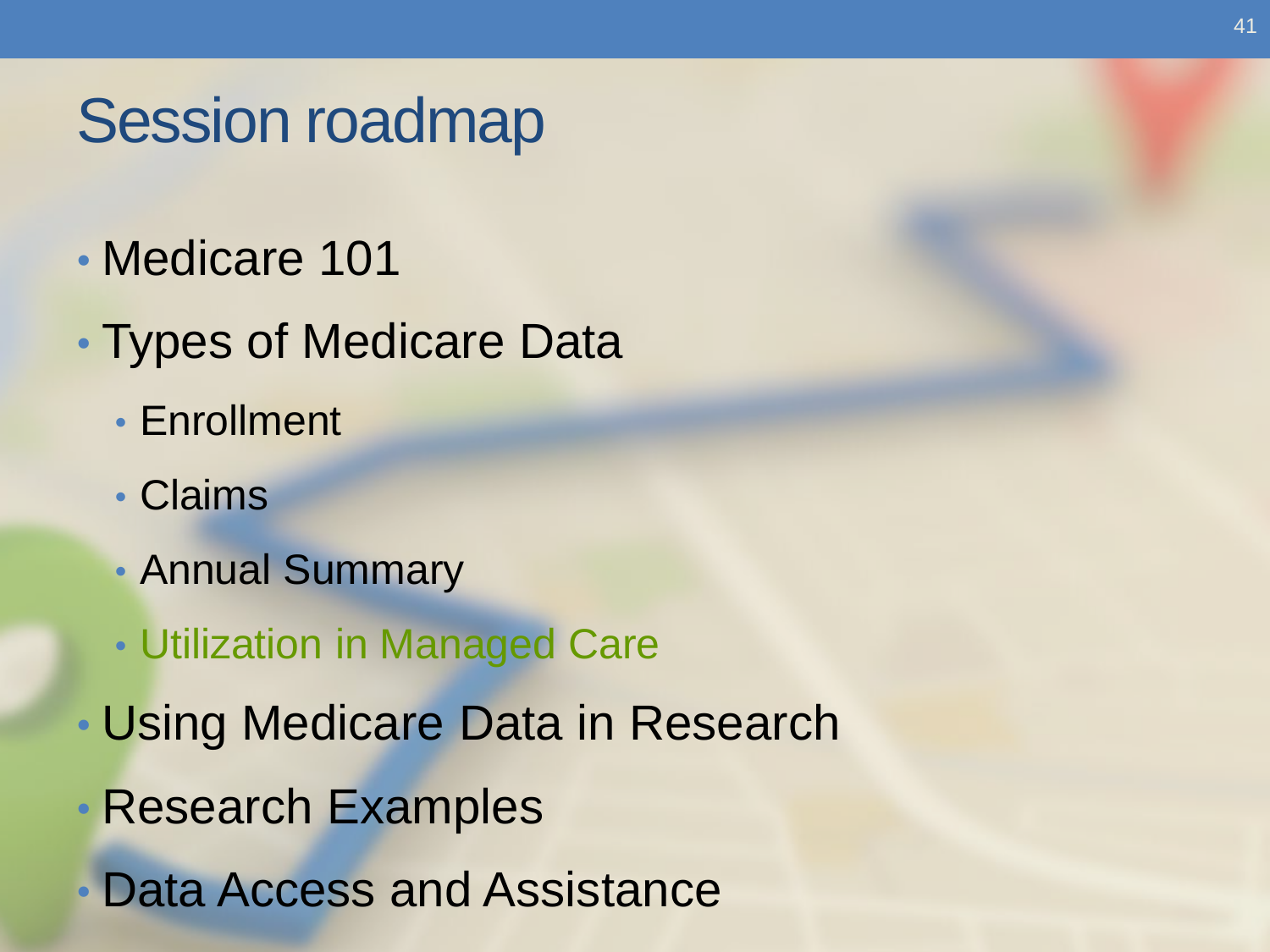## **HEDIS**

- Healthcare Effectiveness Data and Information Set
- Tool used by health plans to measure quality of care
- Can be used to approximate amount and types of utilization
	- One record per person, per plan, per calendar year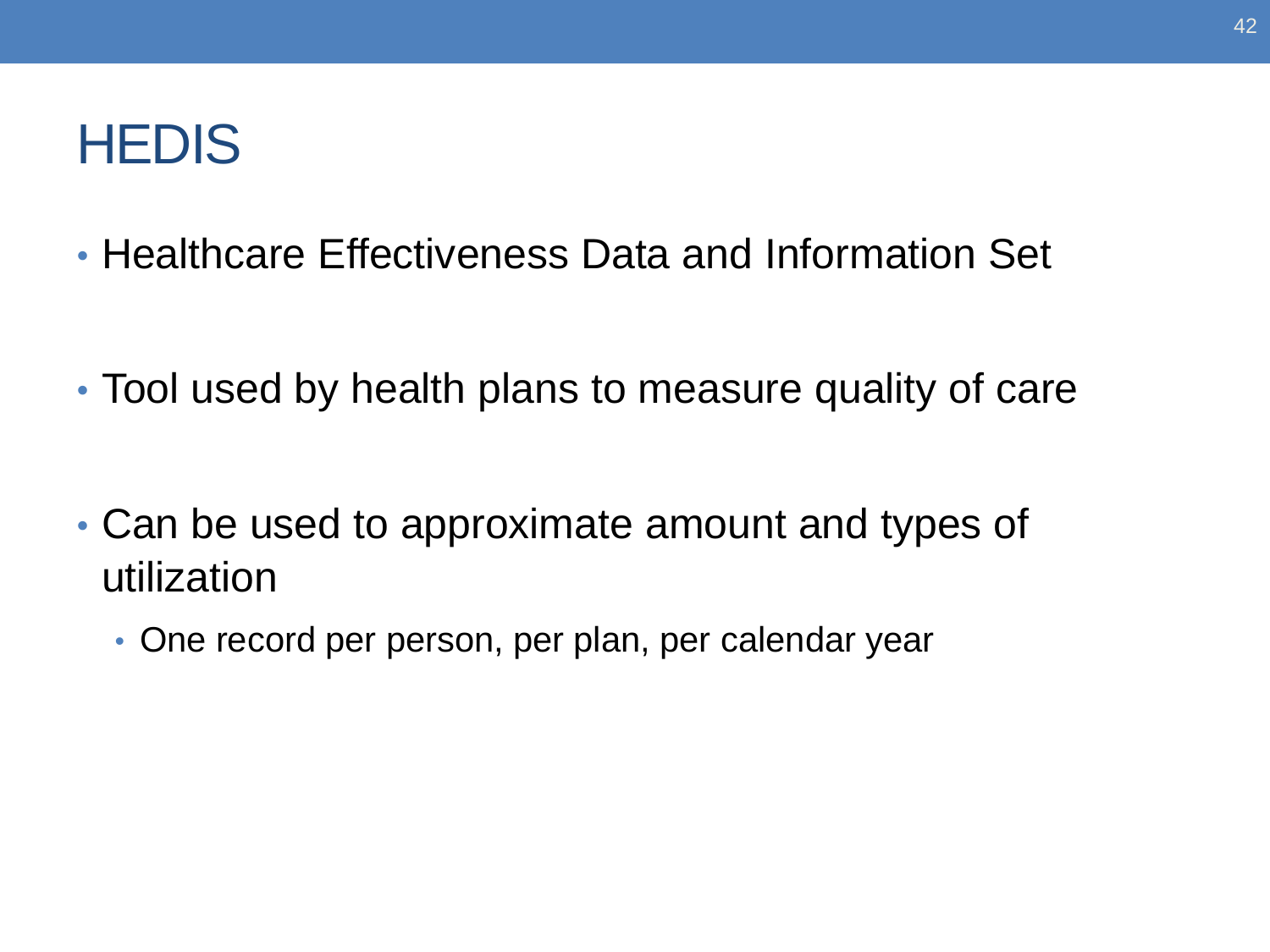## Examples of HEDIS Measures

- Preventive care
- Medication management
- Comprehensive Diabetes Care
- Surgeries & major procedures
- Hospitalizations
- Antibiotic use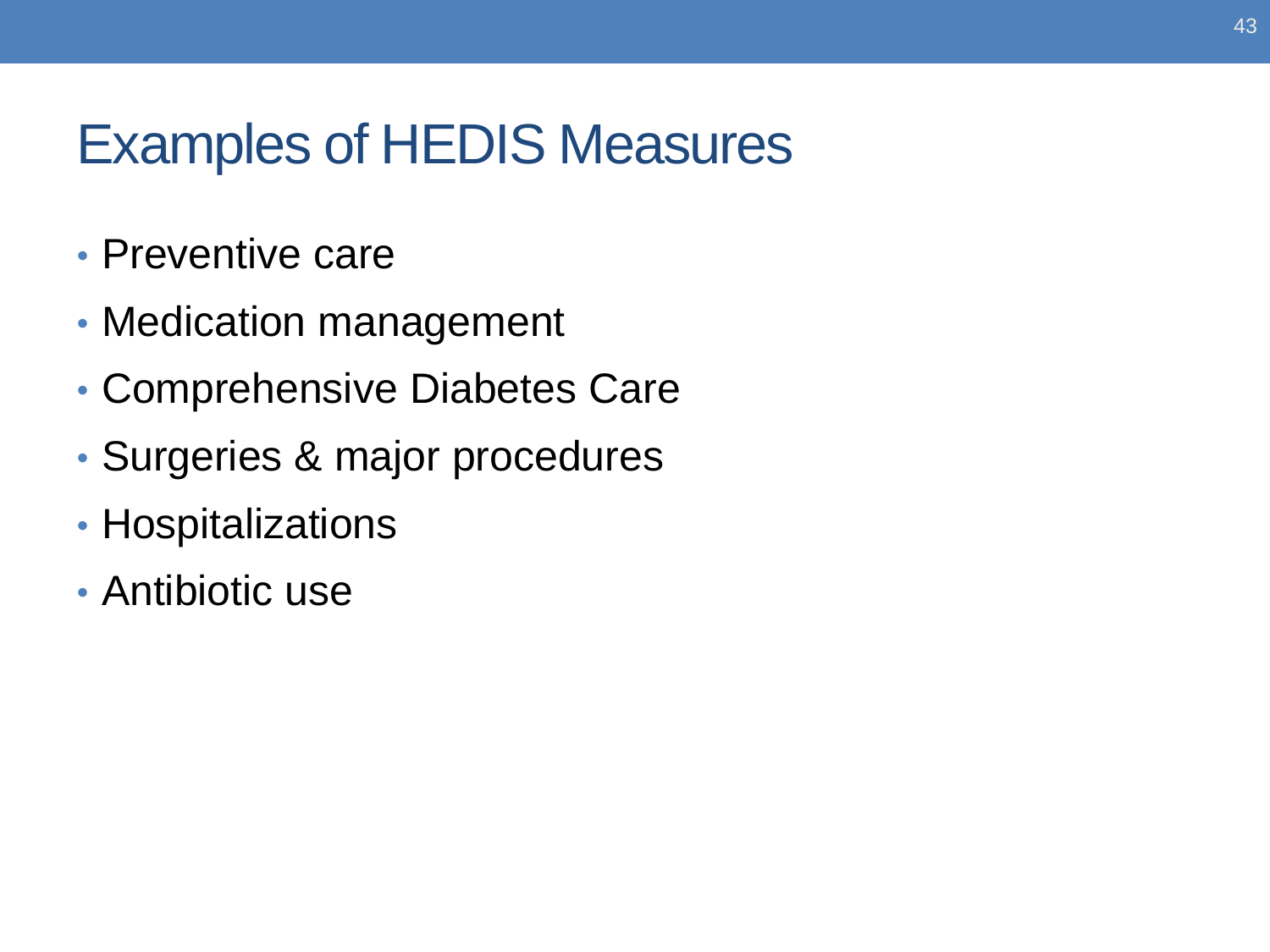## Limitations of HEDIS data

- No data on:
	- Dates
	- Diagnosis or procedure codes
	- Provider
- Quality of data? 1

<sup>1</sup> Landon BE, et al. Analysis of Medicare Advantage HMOs Compared with Traditional Medicare Shows Lower Use of Many Services during 2003-09. *Health Affairs*. 2012; 31: 2609-17.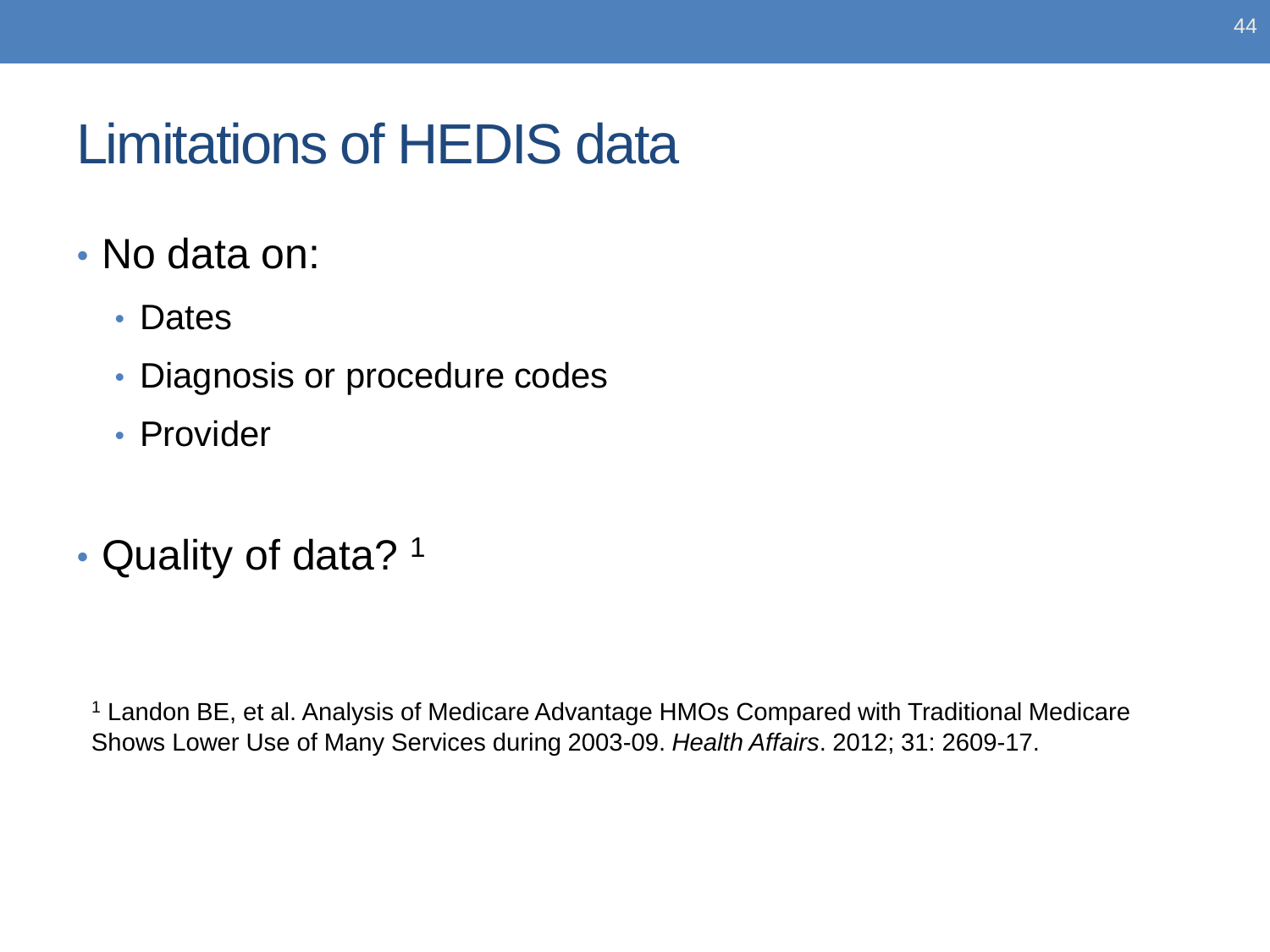# Session roadmap

- Medicare 101
- Types of Medicare Data
	- Enrollment
	- Claims
	- Annual Summary
	- Utilization in Managed Care
- Using Medicare Data in Research
- Research Examples
- Data Access and Assistance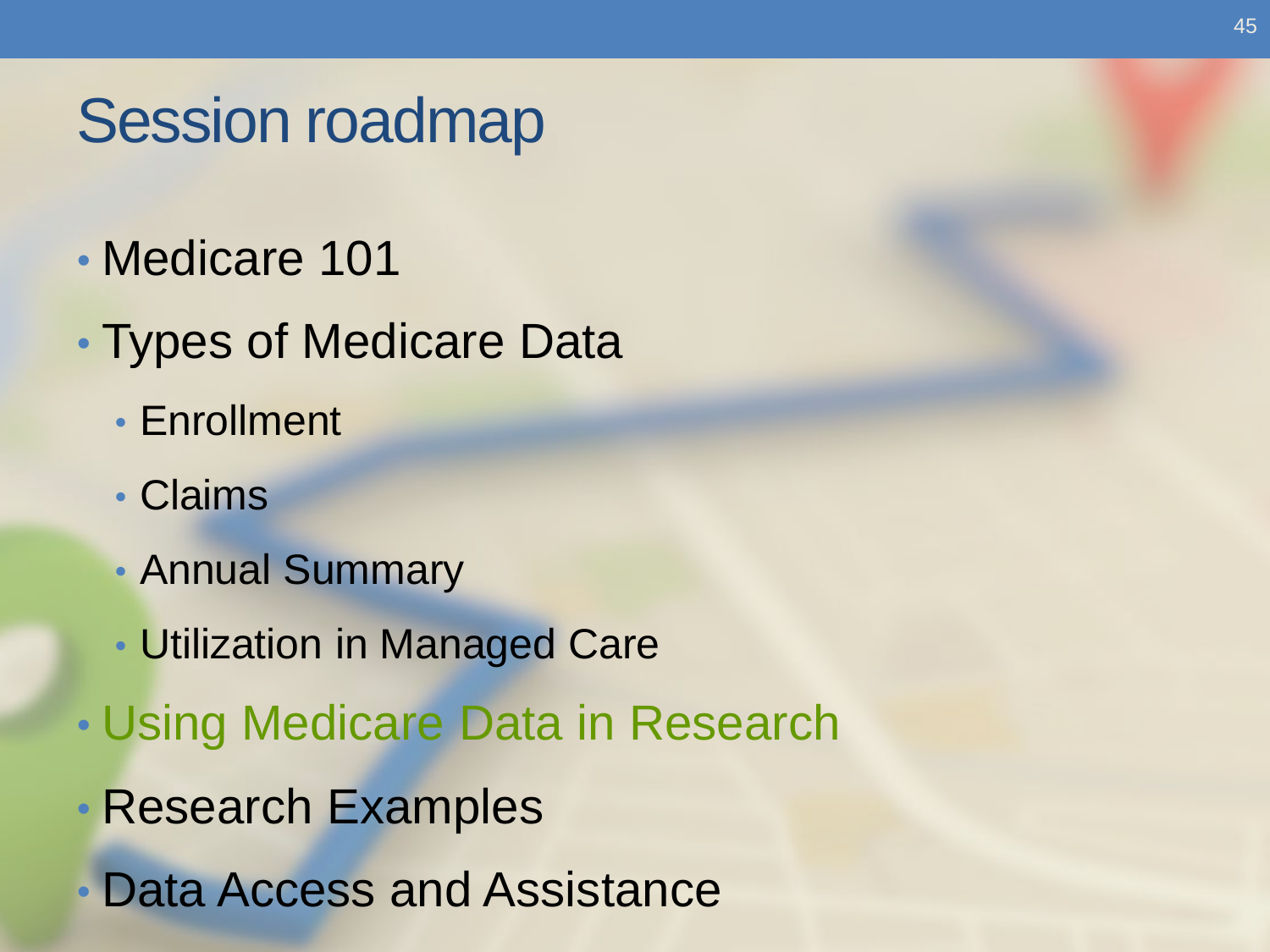## Using Medicare Claims

Common techniques for using Medicare data in research:

- 1. Procedures
- 2. Diagnoses
- 3. Costs
- 4. Inpatient Stays
- 5. Outpatient Visits

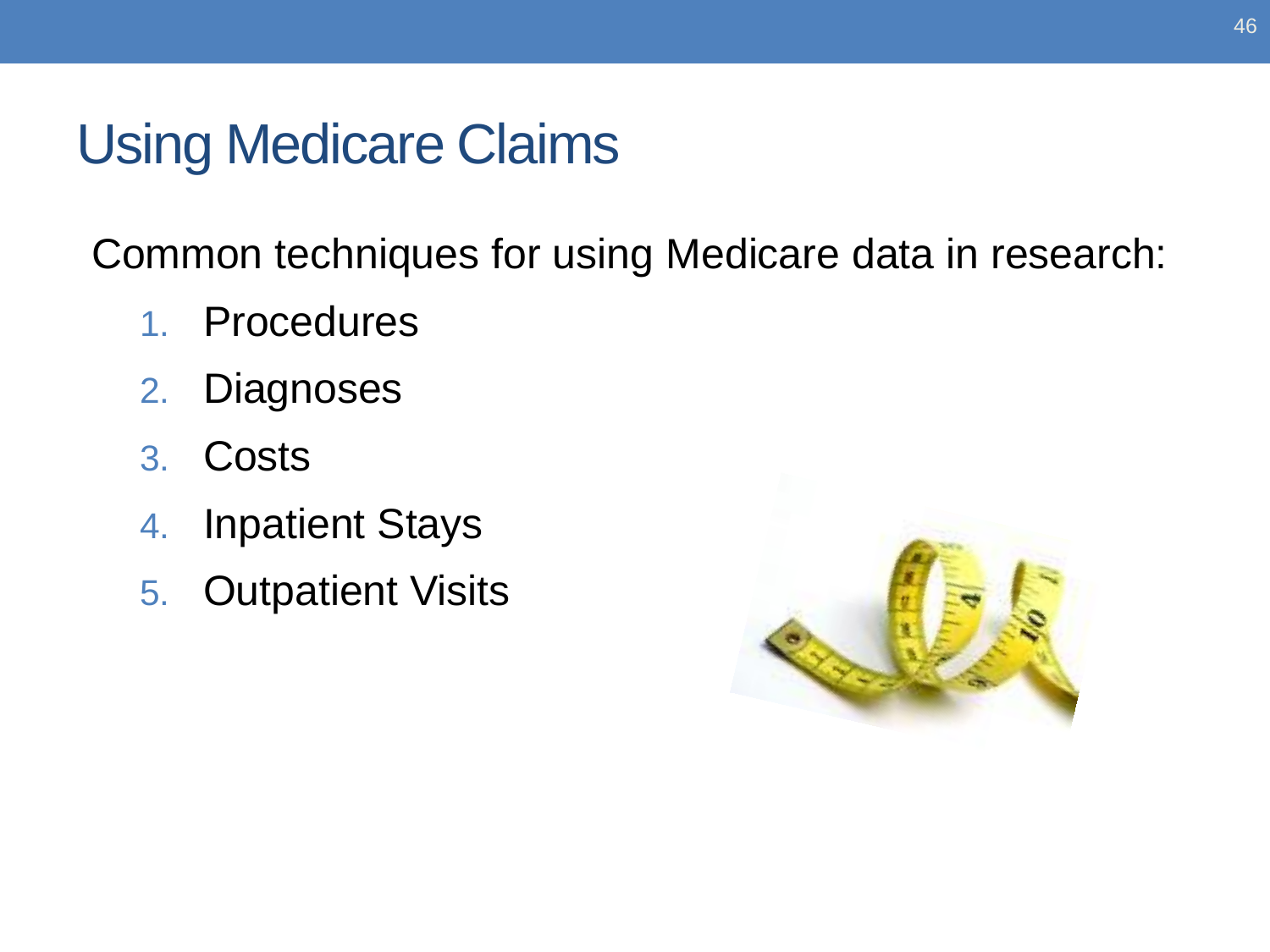## **Procedures**

Two types of procedure codes in Medicare claims data

- 1. ICD-9 & ICD-10 procedure/surgery codes
	- MedPAR and Inpatient files
- 2. Healthcare Common Procedure Coding System (HCPCS)
	- CPT procedure codes + CMS developed codes
	- CMS developed codes are alpha-numeric
	- Outpatient, HHA, Carrier, DME files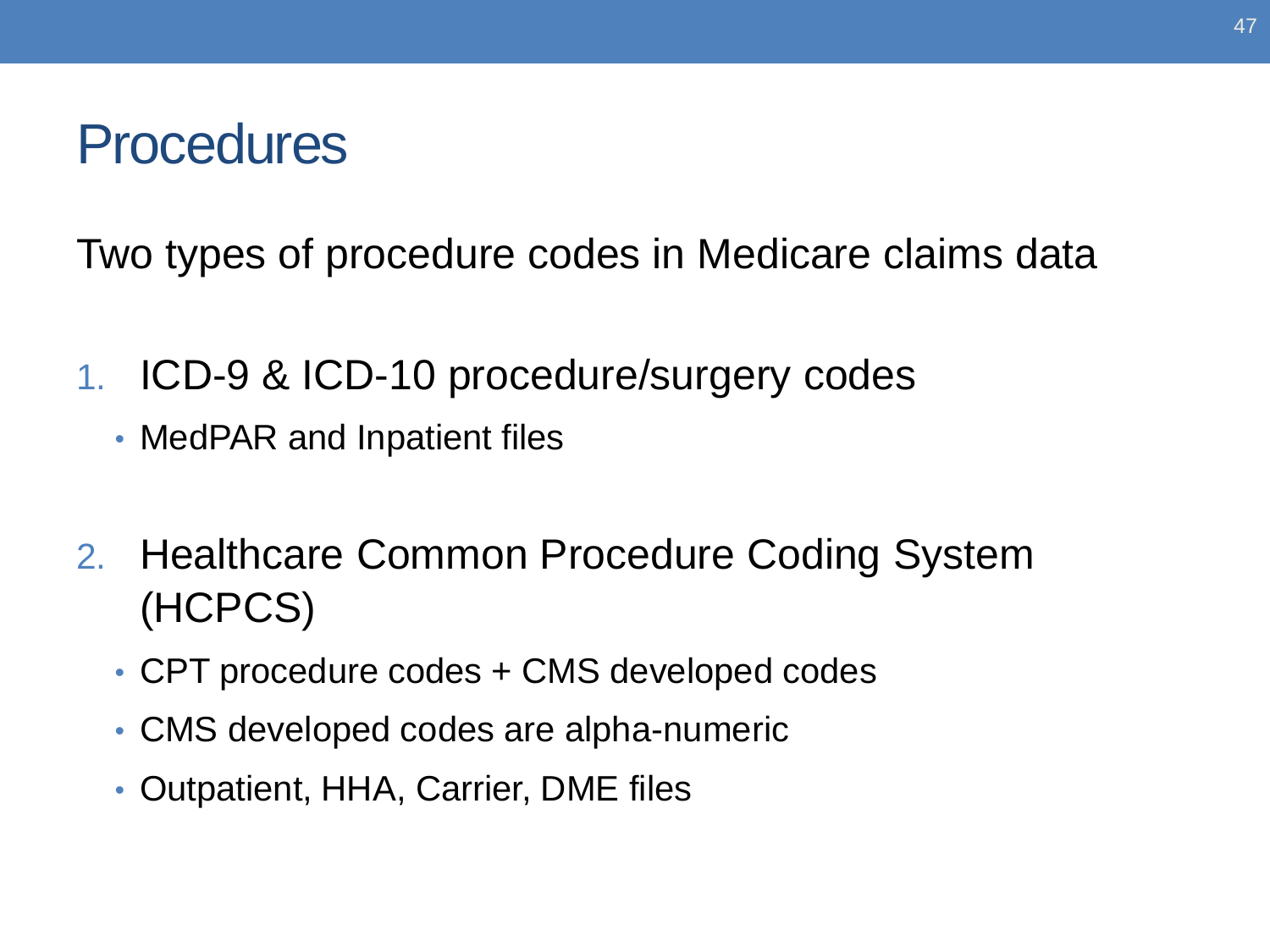## **Diagnoses**

- • Medicare claims data contain ICD-9/ICD-10 diagnosis codes
	- No diagnosis codes in Part D data
- Inpatient/MedPAR claims include Diagnostic Related Group (DRG)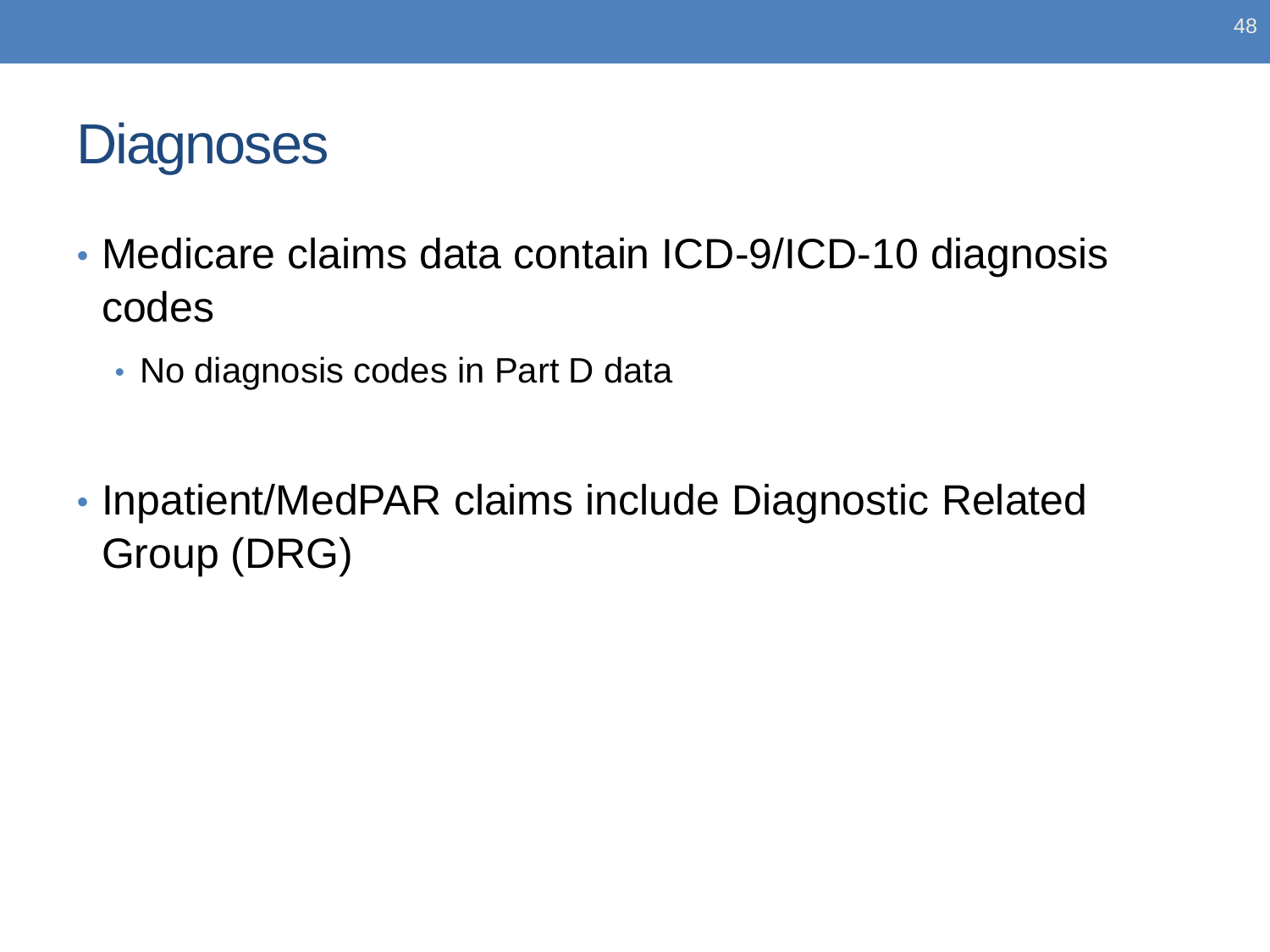## Using Procedures & Diagnoses in Research

- Inclusion or exclusion criteria
- Outcome measure
- Risk adjustment
	- Comorbidity index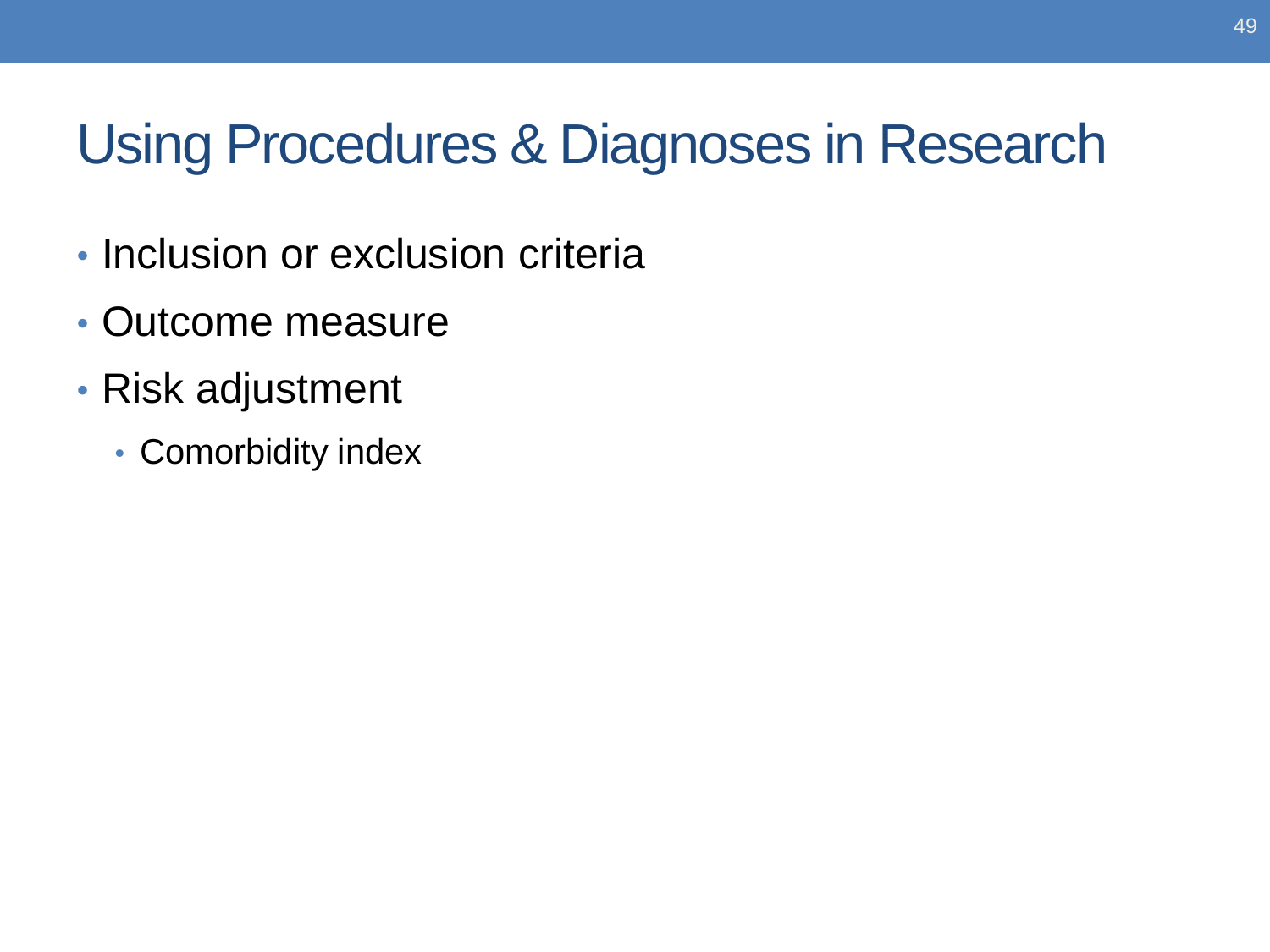## **Costs**

- Charges submitted to Medicare
- Payments made to providers by
	- Medicare
	- Beneficiaries (deductibles & co-payments)
	- Primary payers
- Claims do not include payments made by secondary payers

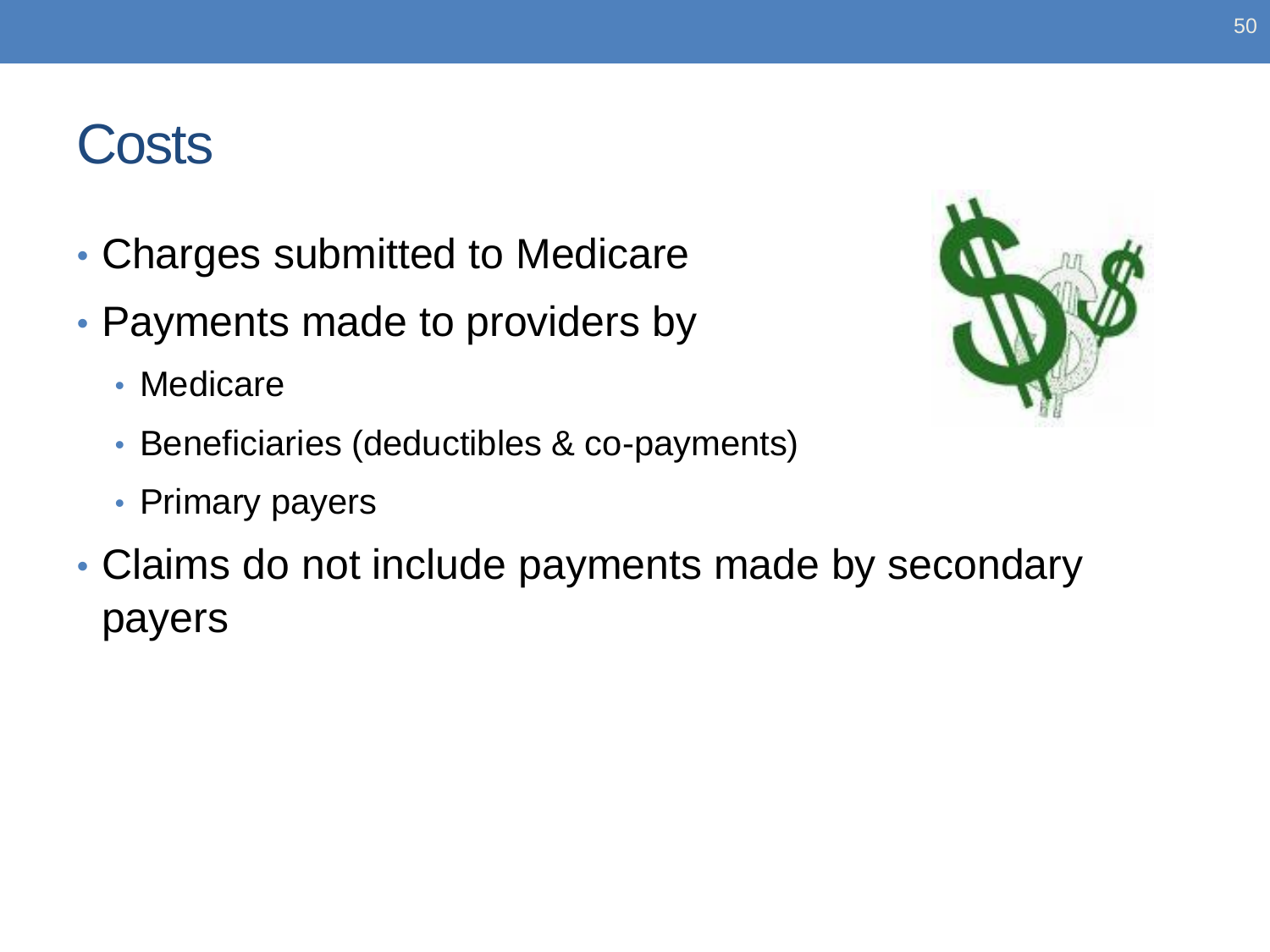## Inpatient/Skilled Nursing Stays

- Common measures:
	- Number of stays
	- Length of stay
	- Readmissions
	- Facility, type of facility
	- Within the stay:
		- Procedures
		- Diagnoses
		- Costs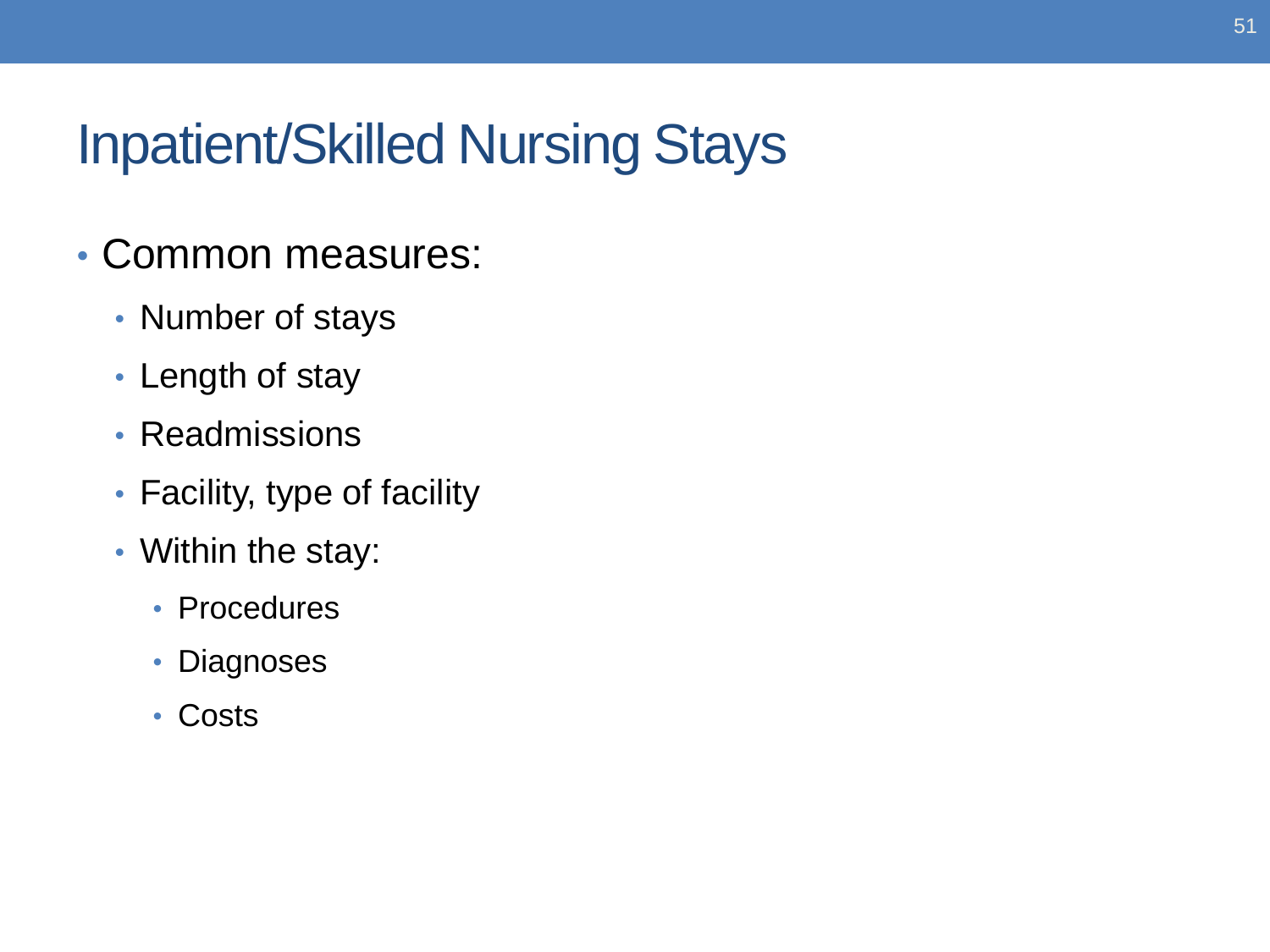## Identifying Inpatient/SNF Stays

Inpatient/Skilled Nursing care are provided by institutional providers.

(And often non-institutional providers too)

| <b>Types of Providers</b> | <b>Examples</b>   | <b>Dataset</b>                          |
|---------------------------|-------------------|-----------------------------------------|
| Institutional             | Hospitals/SNF     | Inpatient/SNF or<br><b>MedPAR files</b> |
| Non-institutional         | <b>Physicians</b> | <b>Carrier file</b>                     |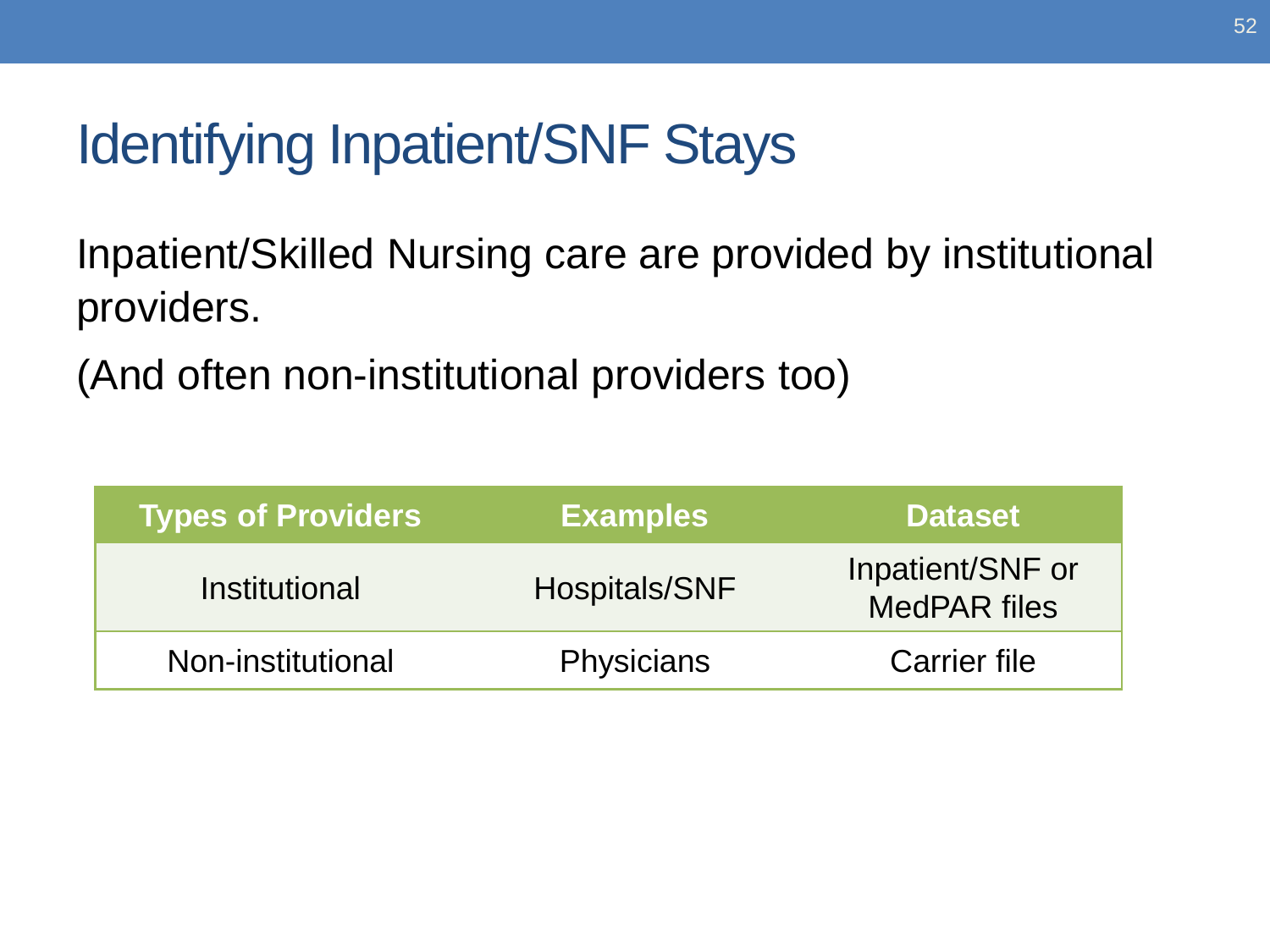## What File(s) Should I use when Studying Inpatient/SNF Stays?

#### Choose **MedPAR**  when studying:

- Number of stays
- Length of stay
- Total payments

Choose **Inpatient or SNF** when studying:

- Detailed charges
- All diagnosis & procedure codes

#### Add **Carrier** when studying:

- Consults
- All procedures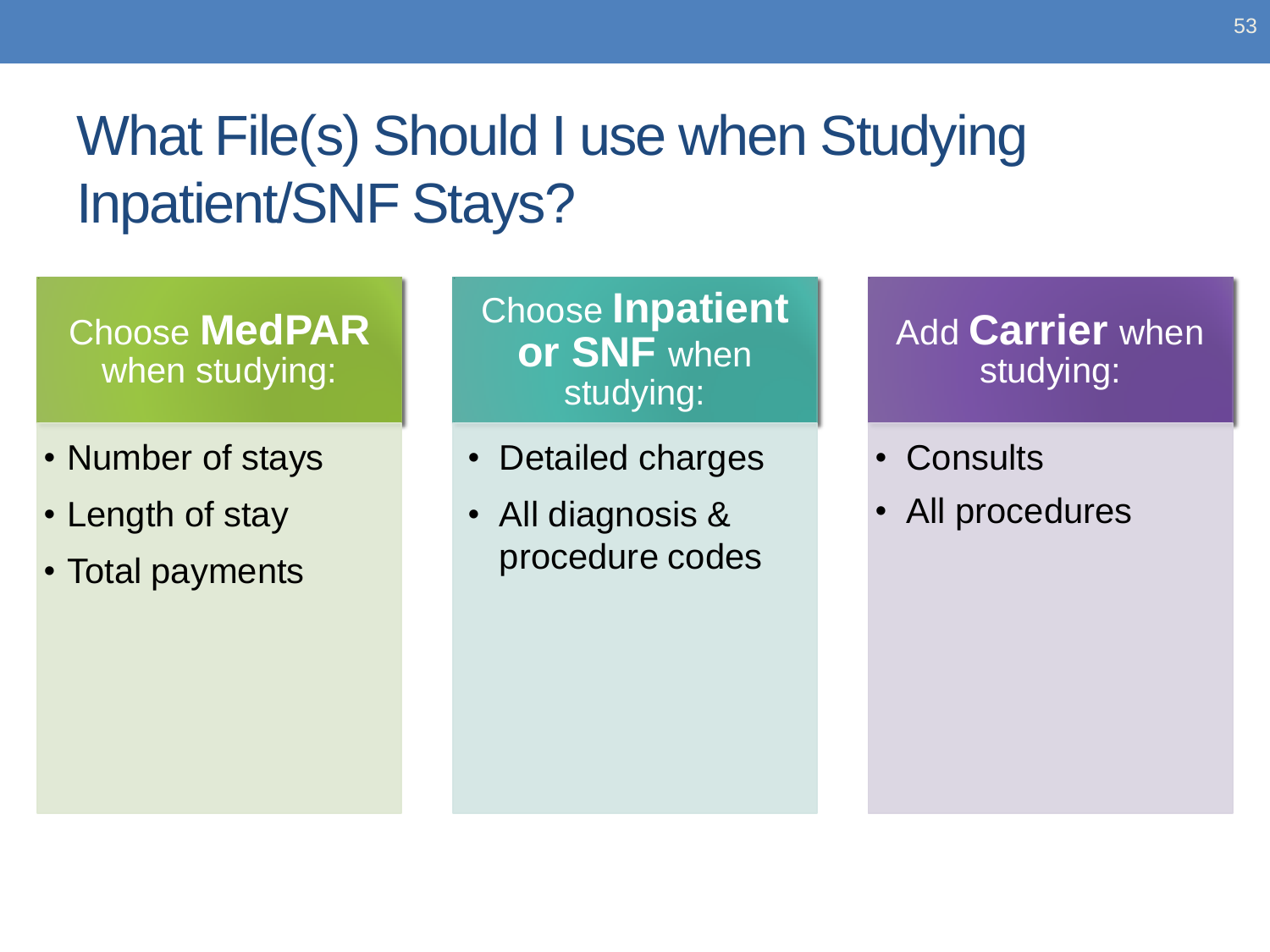## Inpatient Stays: VA vs. Medicare

## VA Facility Medicare

- 
- 



- Acute care 1 Acute care facility
- Rehab Rehab care facility

**1 stay 2 stays** 

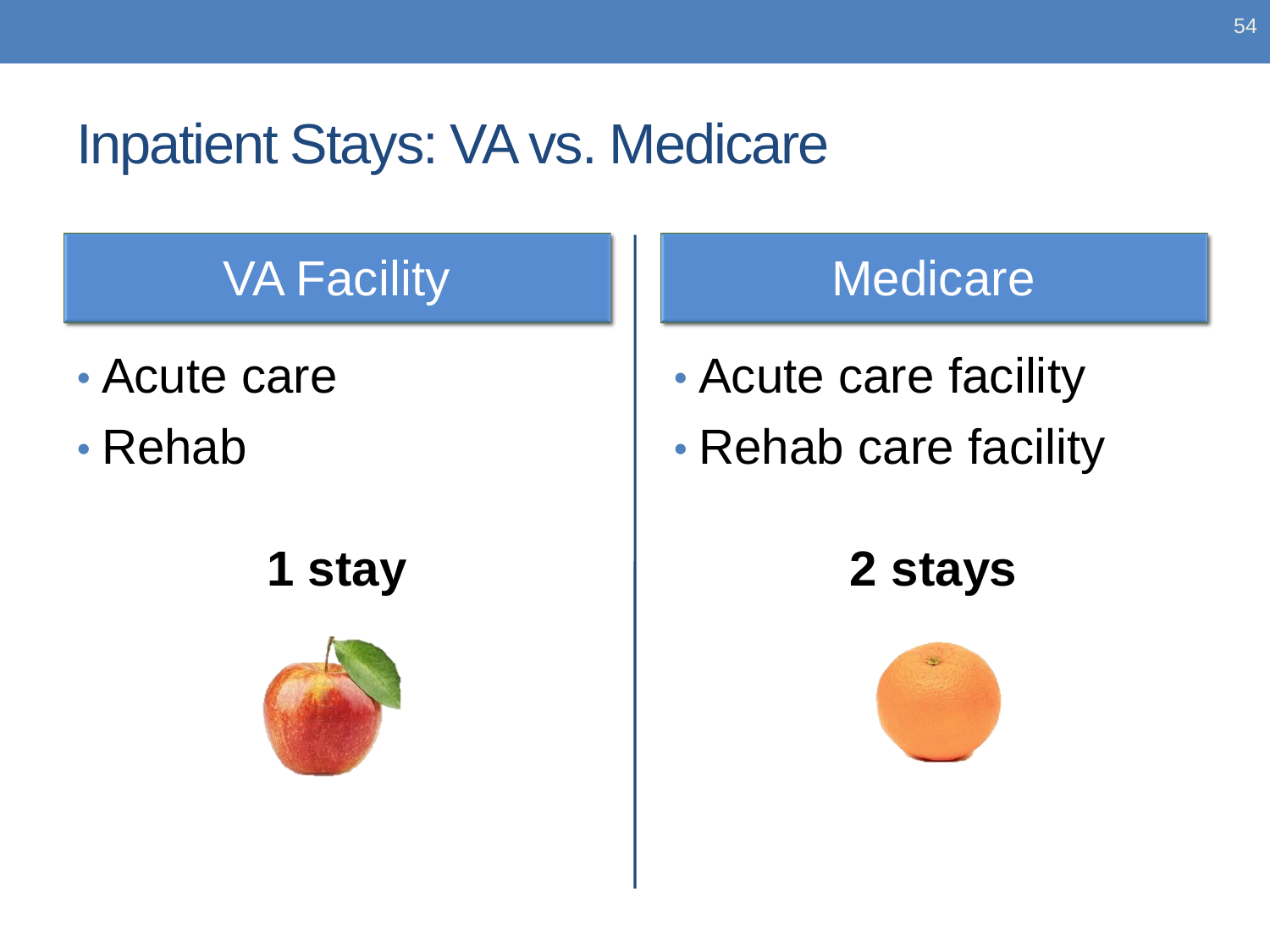# **Outpatient Visits**

*Common Measures* 

- Dates
- Place of service
- Provider (type, specialty, location)
- Within the visit:
	- Procedures
	- Diagnoses
	- Costs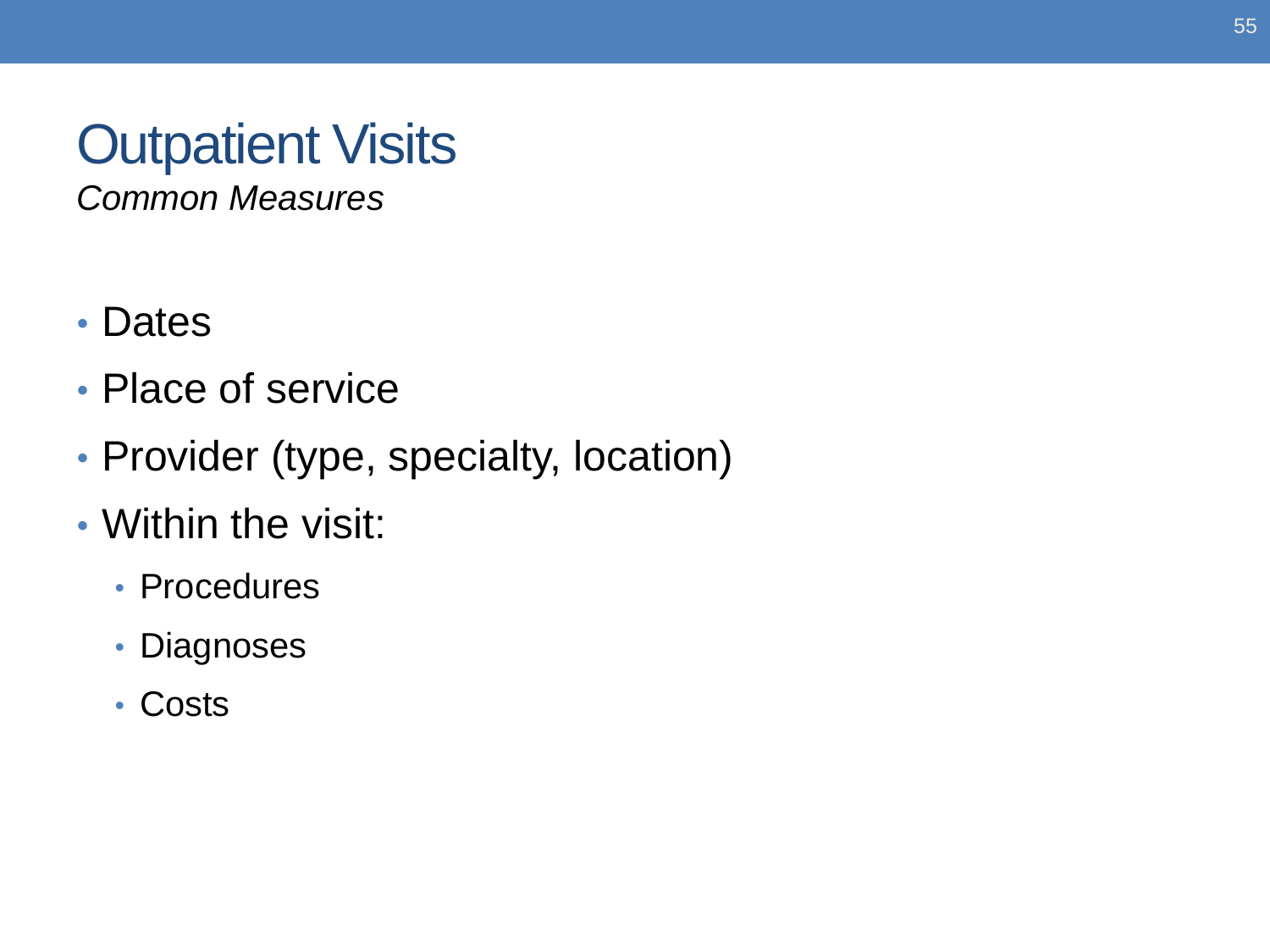## Identifying Outpatient Services

 and non-institutional providers. Outpatient services may be provided by both institutional

| <b>Types of Providers</b> | <b>Examples</b>   | <b>Dataset</b>         |
|---------------------------|-------------------|------------------------|
| Institutional             | <b>Hospitals</b>  | <b>Outpatient File</b> |
| Non-institutional         | <b>Physicians</b> | <b>Carrier File</b>    |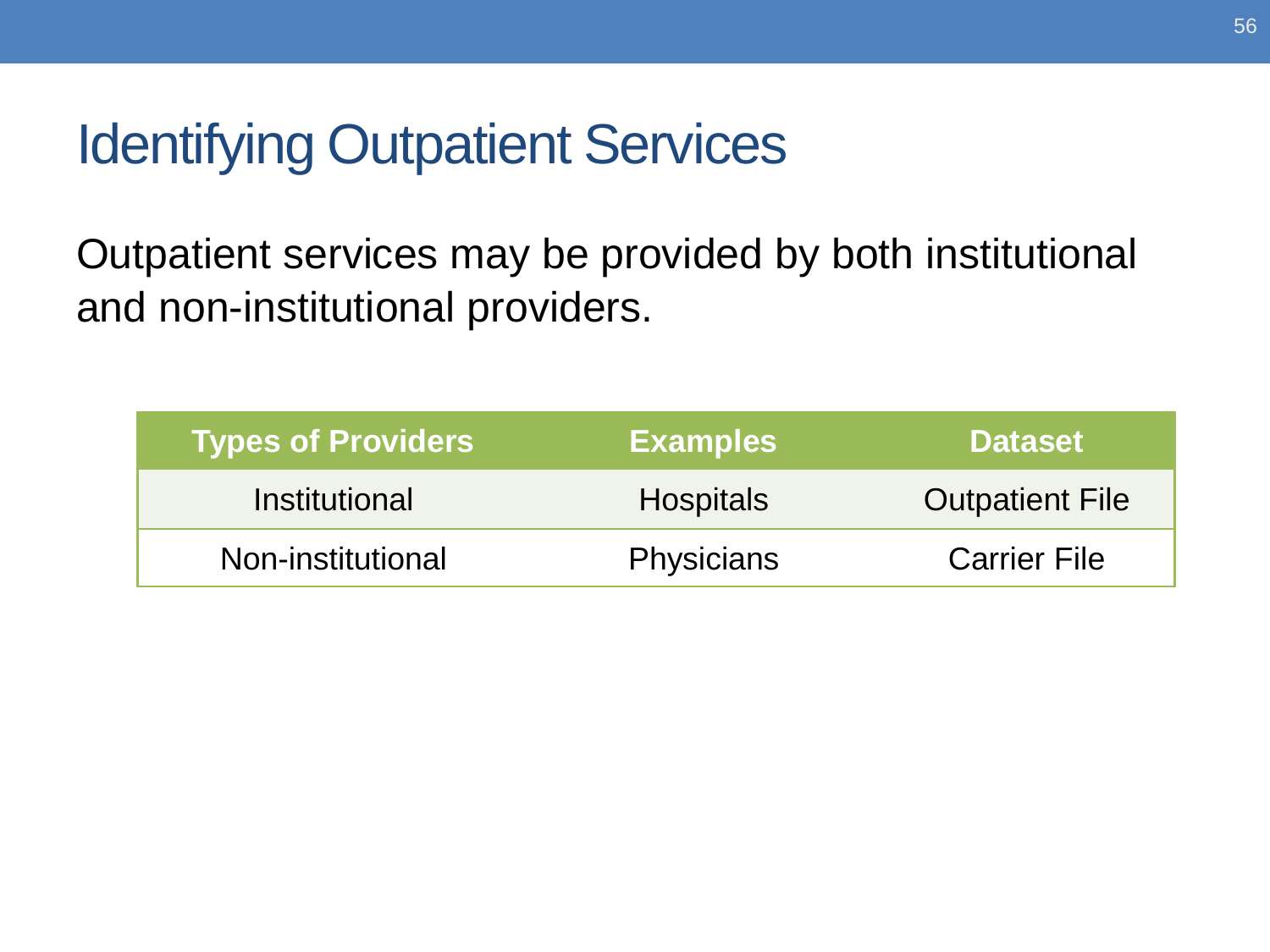## What File(s) Should I use when Studying Outpatient Events?

- In most cases, use both Outpatient and Carrier
- • Some events will have claims in both files
	- Emergency room
- Add HHA when studying services that could be provided at home
	- Physical/occupational/speech therapy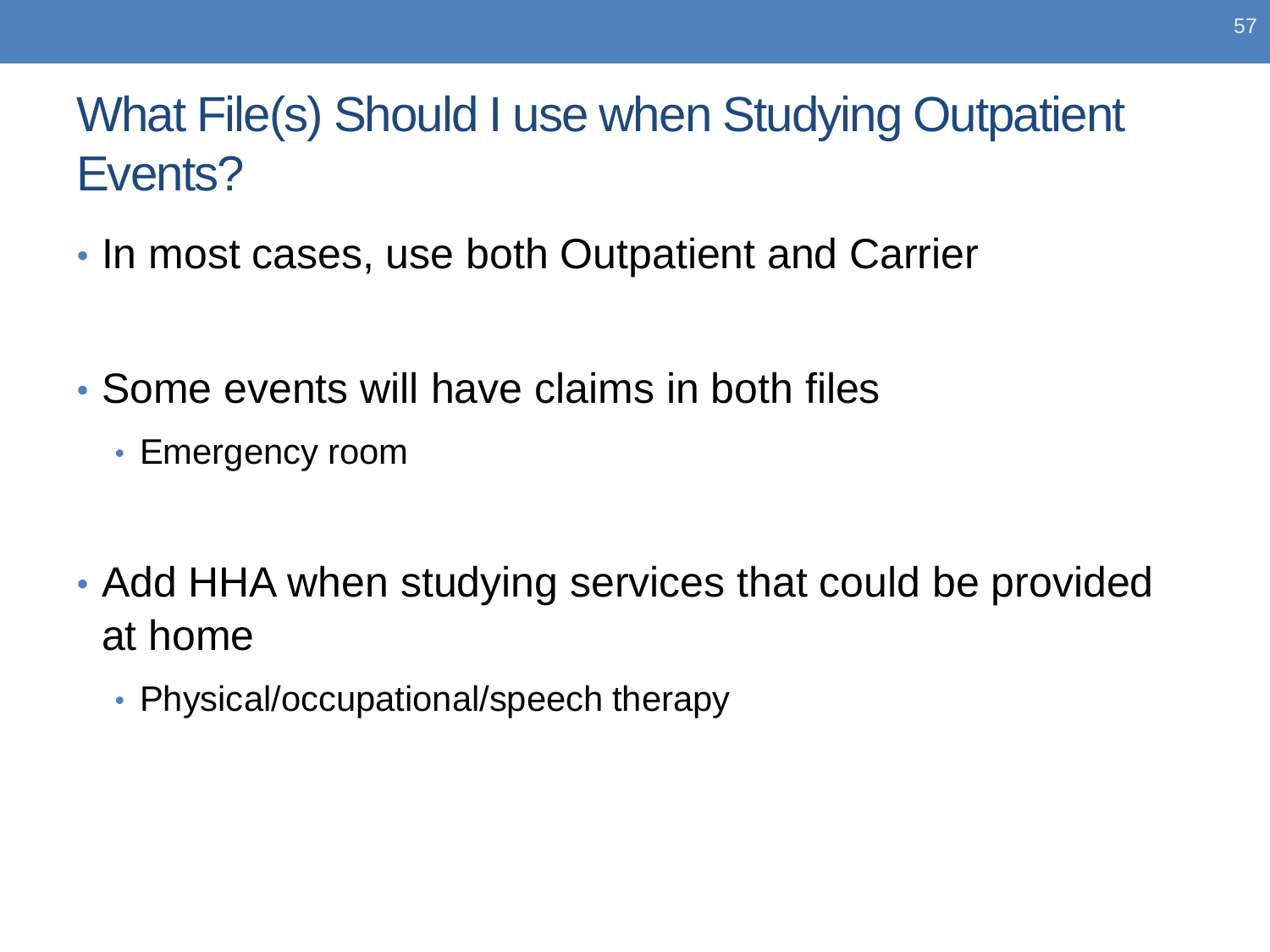## Outpatient Visits: VA vs. Medicare

## VA (same day) Medicare

- Primary care  **Primary care**
- Specialist Specialist
- Therapy  **Therapy** 
	- **1 day of care**



- 
- 
- 

## **1 visit, 3 events 3 visits/claims 1, 2, or 3 days of care**

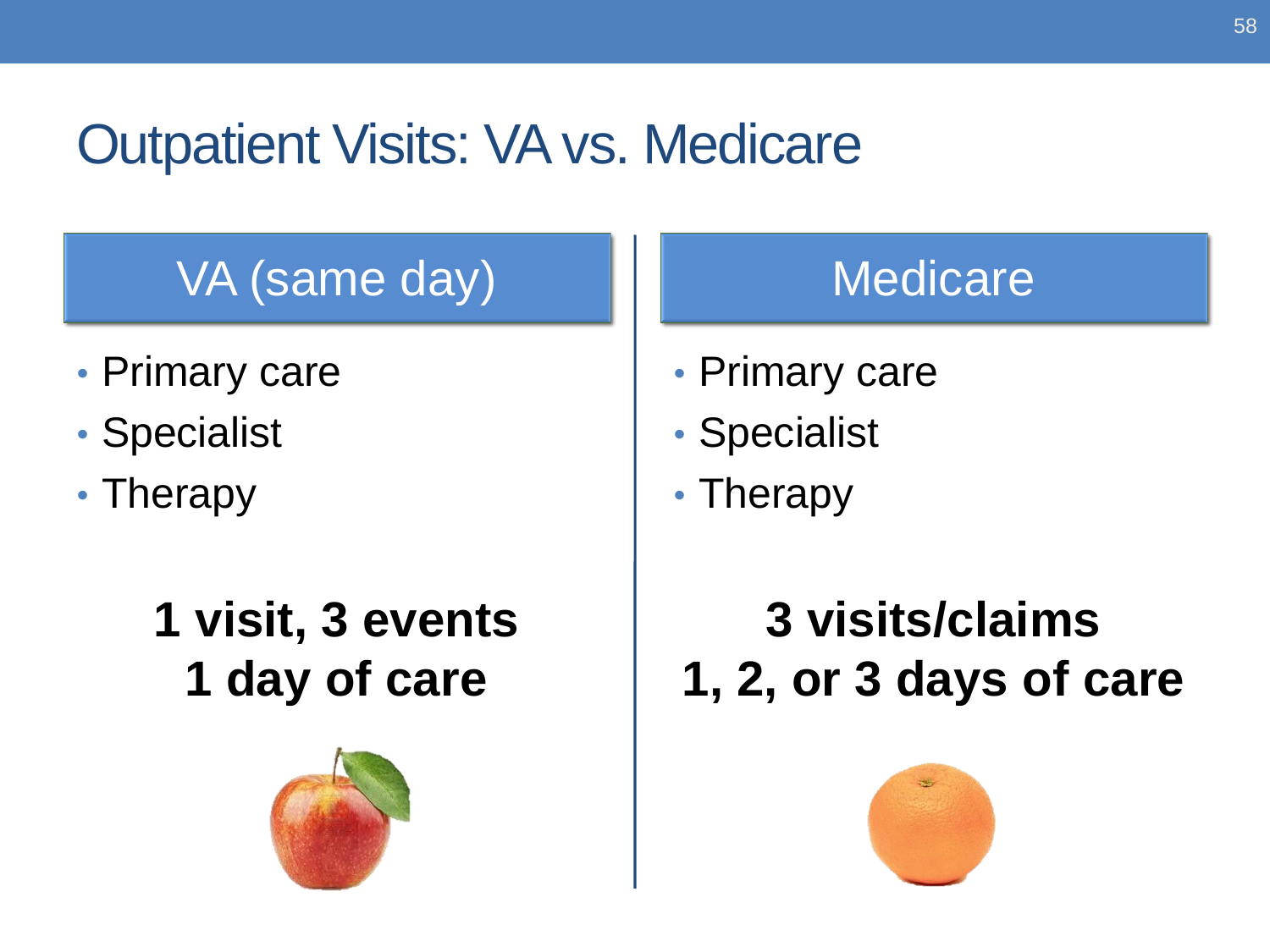## Are annual summary files right for me?

- files **year, not fiscal year**
- limited resources and the of events/conditions

### Pros III Cons

- Easy to work with, small  $\|\cdot\|$  Summarized by calendar
- Beneficial if you have **•** Doesn't itemize all types
	- Uses CMS's definitions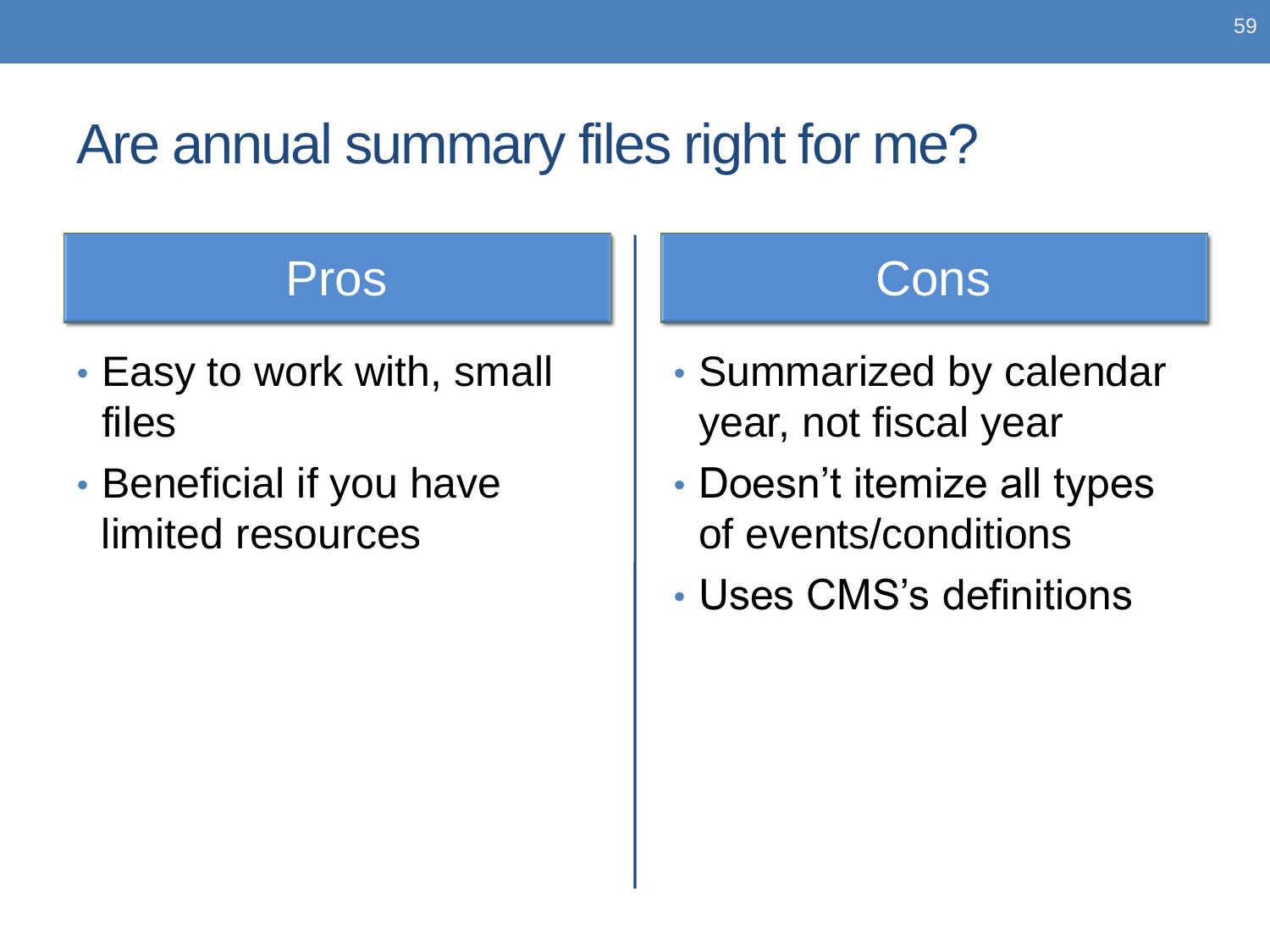## Annual summary files: Examples

### • Cost and Use

- How many people in my cohort used Medicare?
- How many people were hospitalized?
- Total Medicare payments for dialysis?

### • Chronic Conditions

- Who in my cohort has been diagnosed with lung cancer?
- How can we exclude all patients who were diagnosed with diabetes prior to 2010?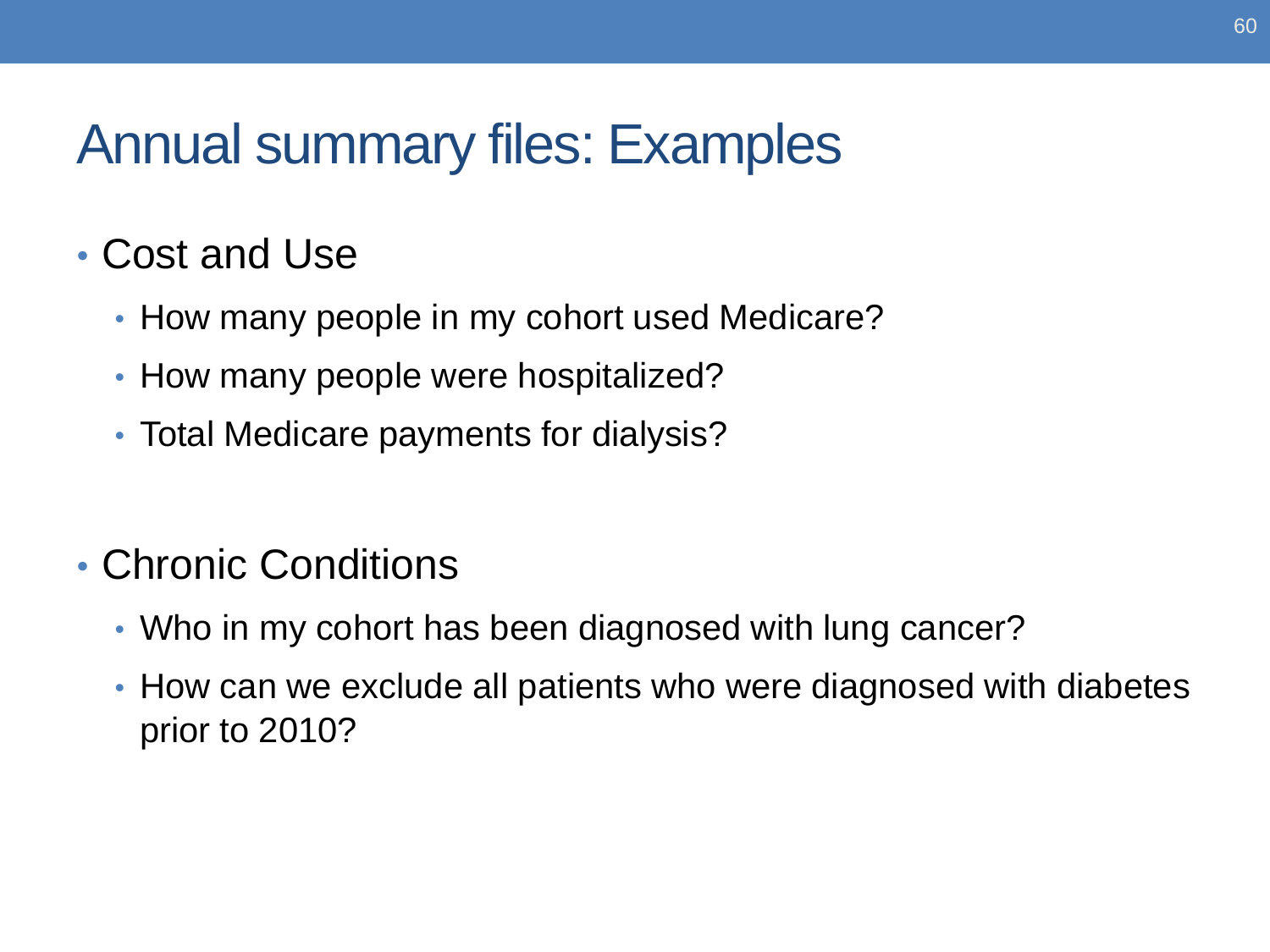## What can't be measured using Medicare claims data?

- No data on:
	- Clinical data (Lab Results, Vital Signs, Symptoms)
	- Services not billed
- Limited/incomplete data on:
	- Services of managed care enrollees
	- Details on services billed through prospective payment system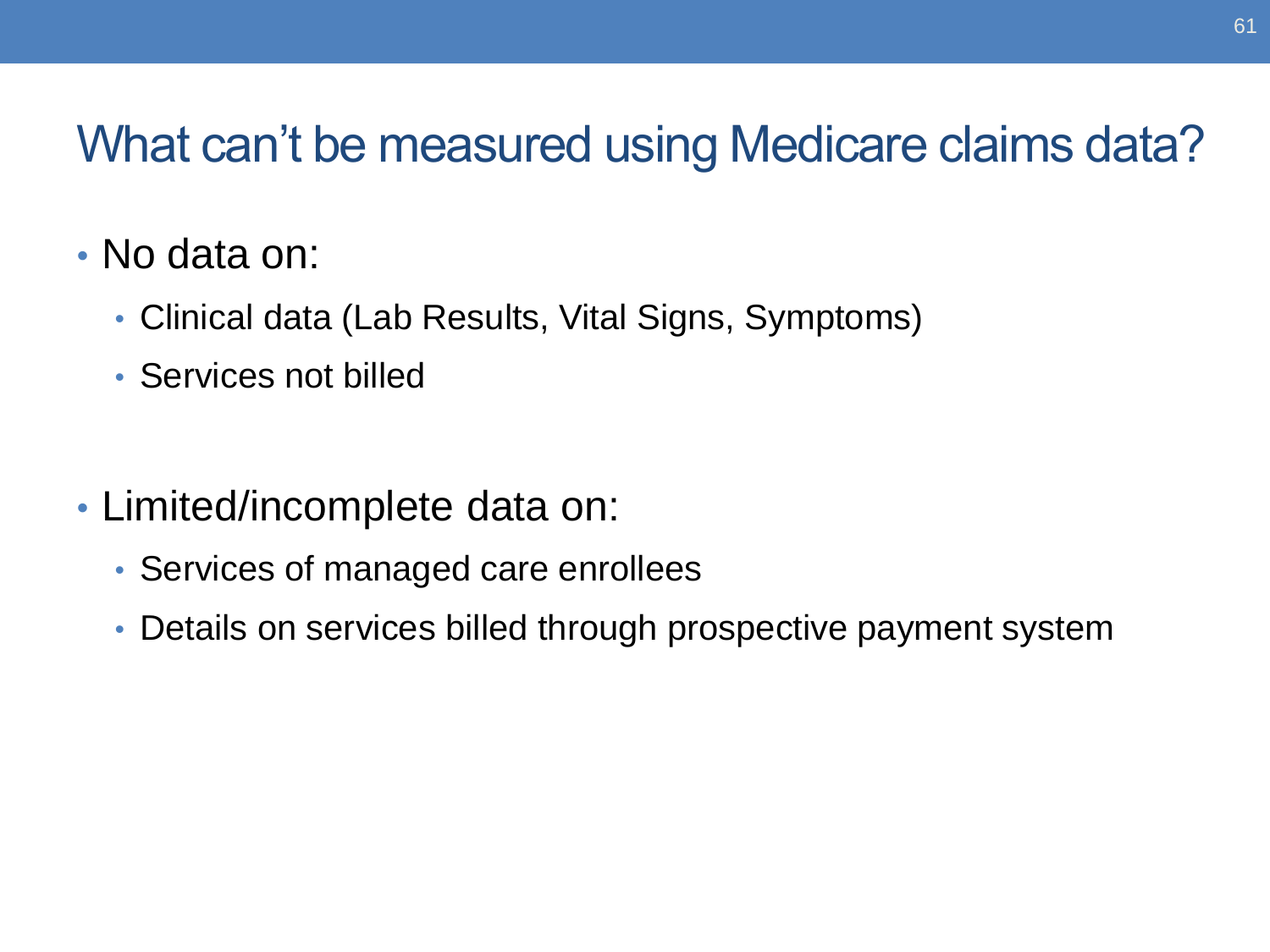# Session roadmap

- Medicare 101
- Types of Medicare Data
	- Enrollment
	- Claims
	- Annual Summary
	- Utilization in Managed Care
- Using Medicare Data in Research
- Research Examples
- Data Access and Assistance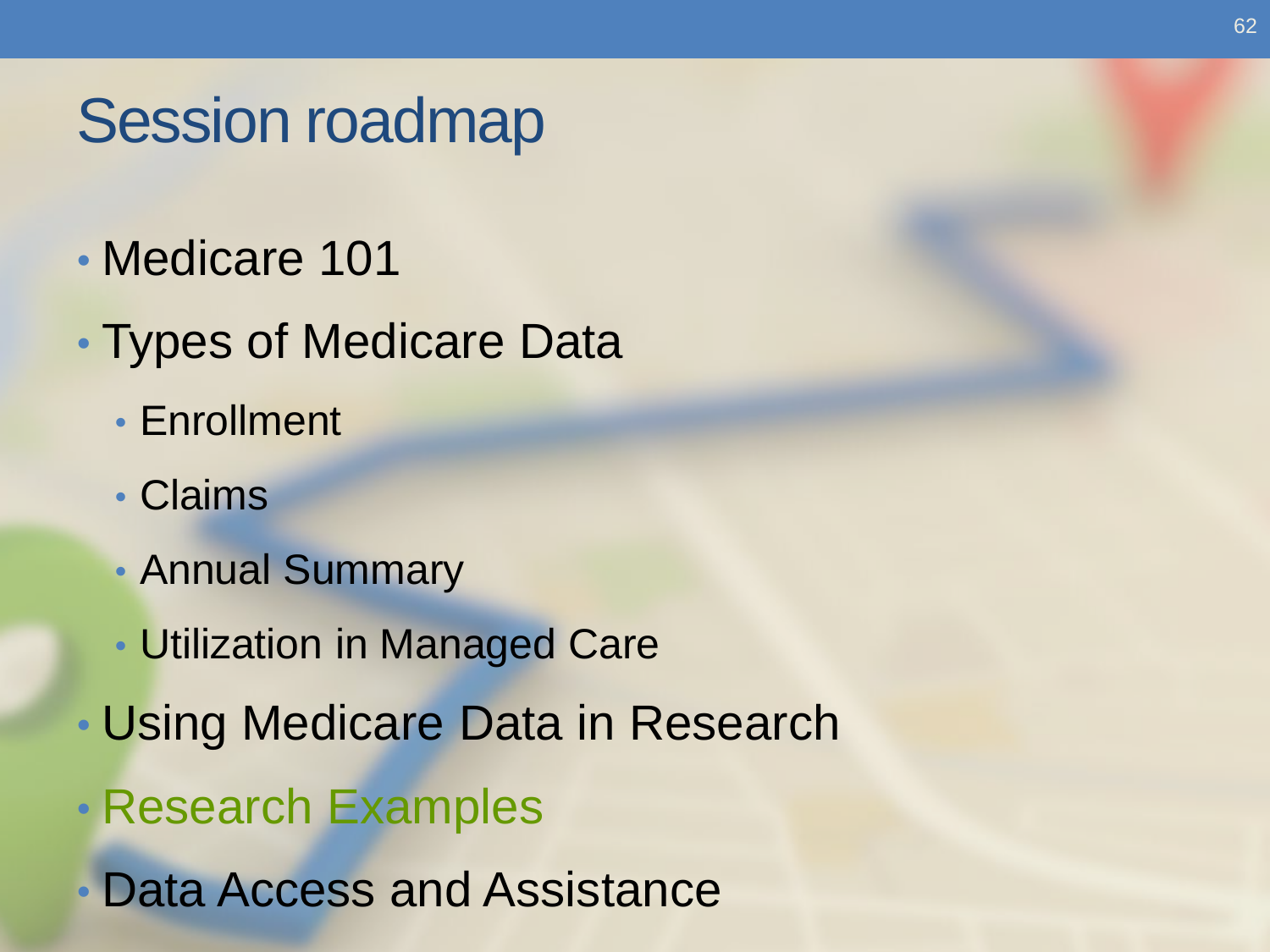# Example 1

Thorpe J, et al. Dual Health Care System Use and High-Risk Prescribing in Patients with Dementia. *Ann Intern Med*. 2016 Dec 6. Epub.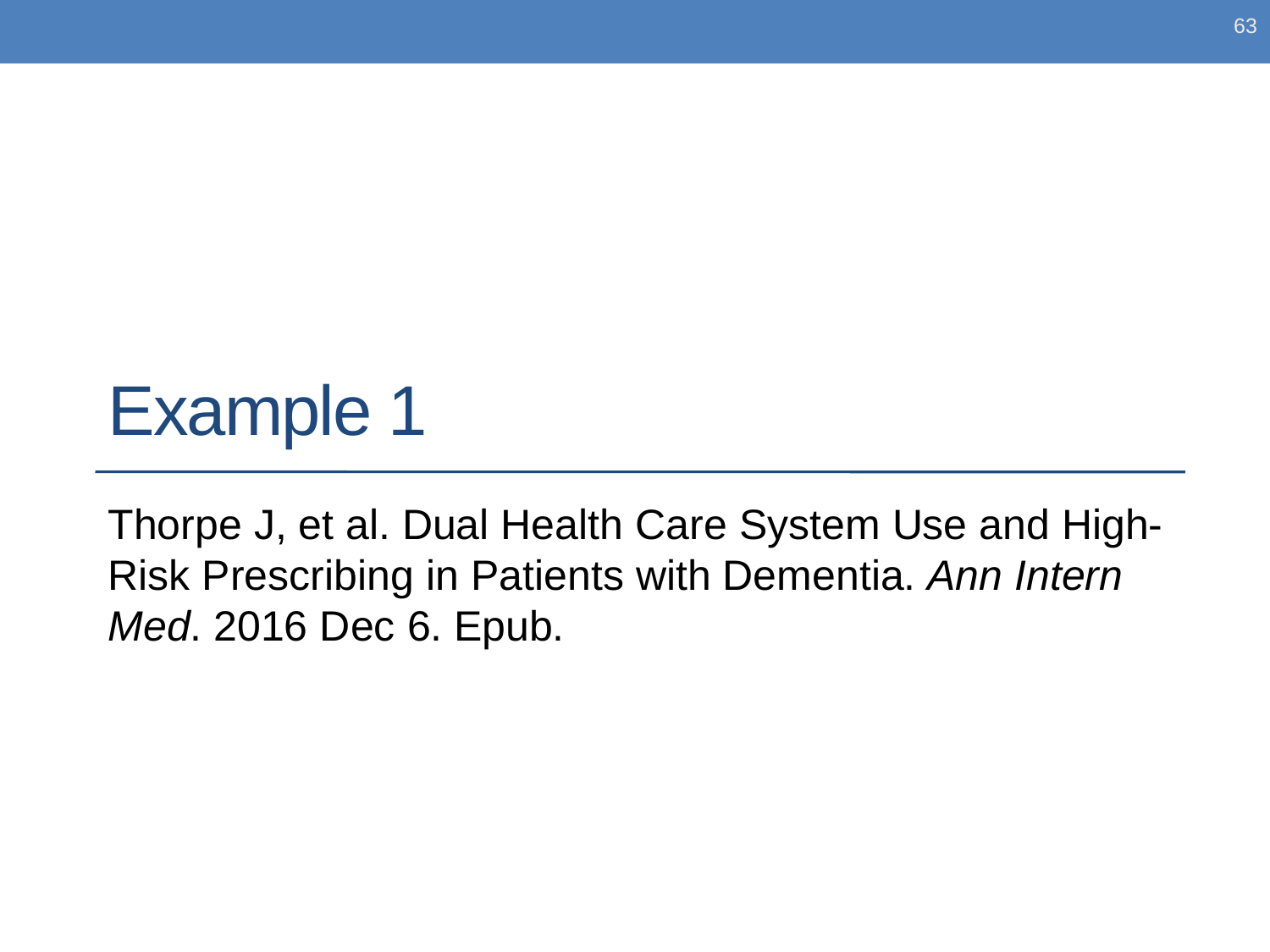## Overview (Thorpe, 2016)

#### **Objective**

 To investigate the association between dual health care use (VA and Medicare) and prescribing of potentially unsafe medication (PUM)

#### **Cohort**

- VA users with Alzheimer's disease or dementia
- Enrolled in Medicare A & B, FFS continuously 2007-2010
- Age 68+ on 1/1/10
- In 2010, at least
	- 1 VA outpatient encounter
	- 1 Rx through VA or Medicare Part D
- Excluded patients in hospital or nursing home 31+ days
- $N=75,829$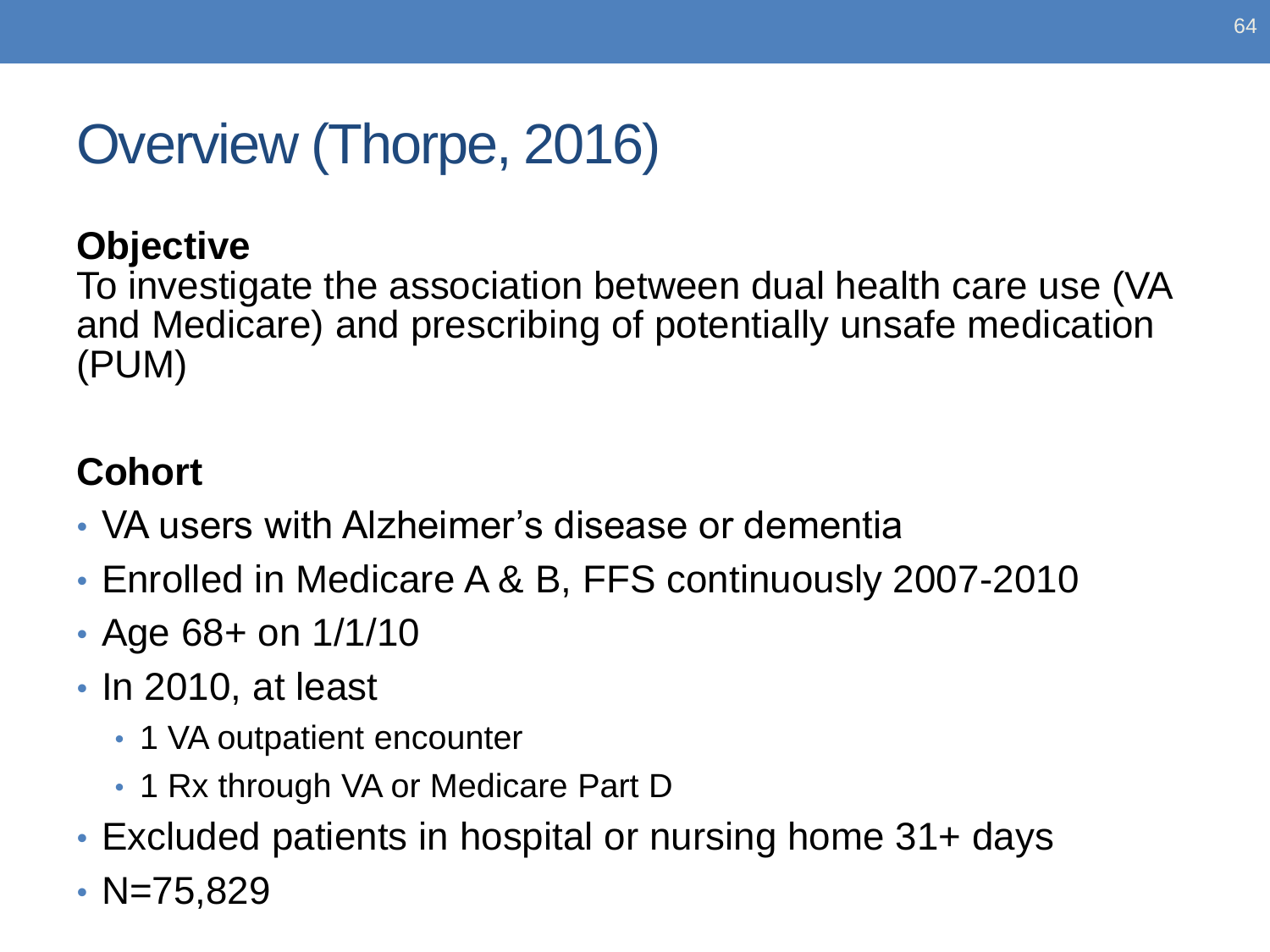## Methods (Thorpe, 2016)

#### **Data Sources**

- VA Medical SAS files & PBM
- Medicare enrollment, summary data, MedPAR, Outpatient, Carrier, Part D

#### **Used VA and Medicare data to**

- Exclude Medicare Advantage patients
- • Identify patients with dementia (MBSF Chronic Conditions file)
- Identify co-morbid conditions
- Identify medications that may be potentially unsafe
- Define 2 groups based on Rx use (VA only or VA + Part D)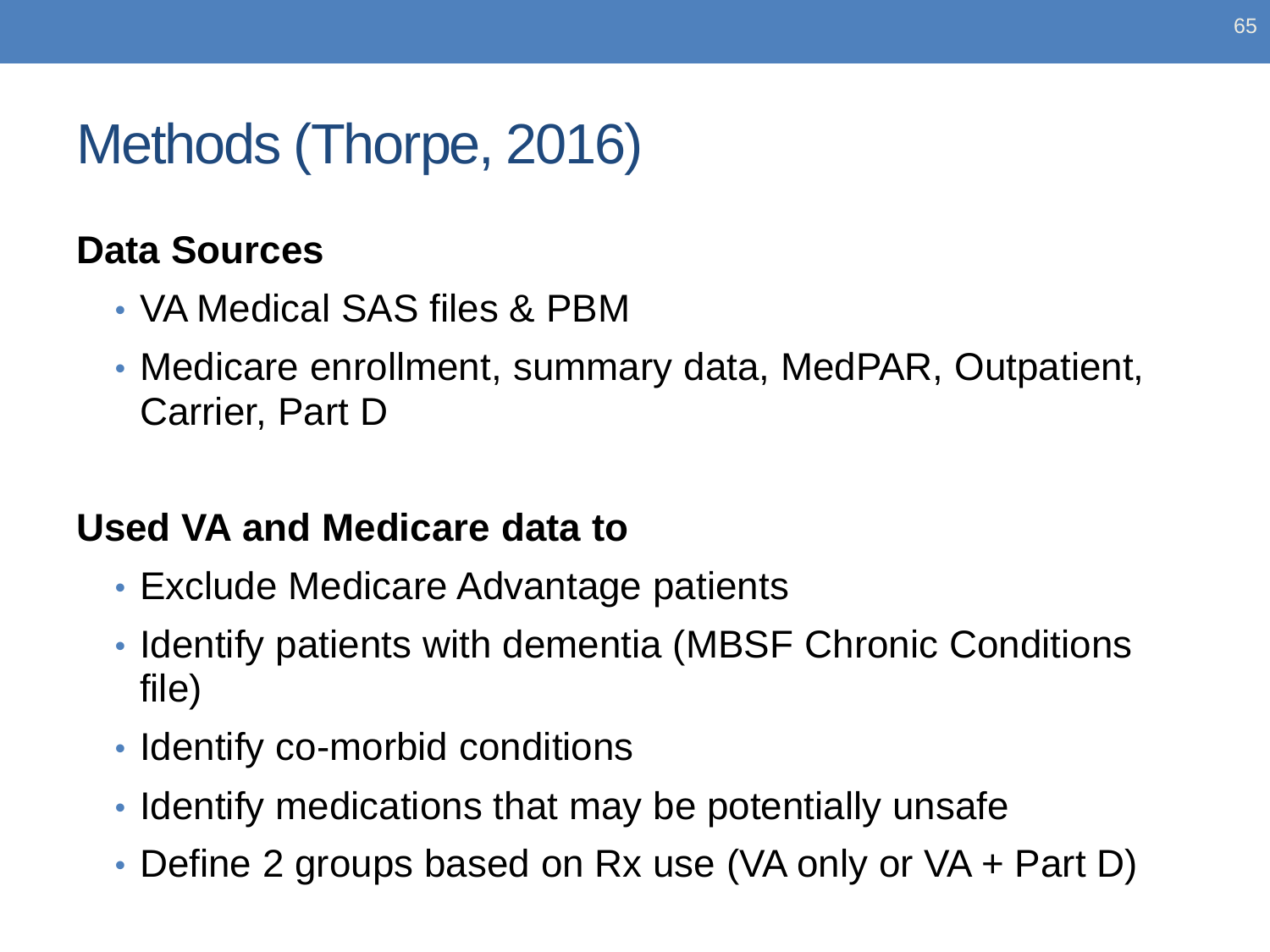## Selected Results (Thorpe, 2016)

| <b>Unadjusted results</b>  | <b>VA &amp; Part D</b><br><b>Rx use</b> | <b>Only VA Rx</b><br><b>use</b> | <b>Difference</b> |
|----------------------------|-----------------------------------------|---------------------------------|-------------------|
| <b>Exposure to any PUM</b> | 59.0%                                   | 39.1%                           | 19.8%             |
| Mean exposure days         | 159.0                                   | 114.3                           | 44.8              |

| <b>VA-Part D Use vs.</b><br><b>VA-Only Use</b> | <b>Unadjusted</b> | <b>Adjusted</b>       |
|------------------------------------------------|-------------------|-----------------------|
| Difference (% Exposure)                        | 19.8%             | $19.1\%$ <sup>*</sup> |
| Difference (Mean Days)                         | 44.8              | $44.1*$               |
| <b>Odds Ratio</b>                              | 2.2               | $2.2*$                |
|                                                |                   |                       |

\* p<0.05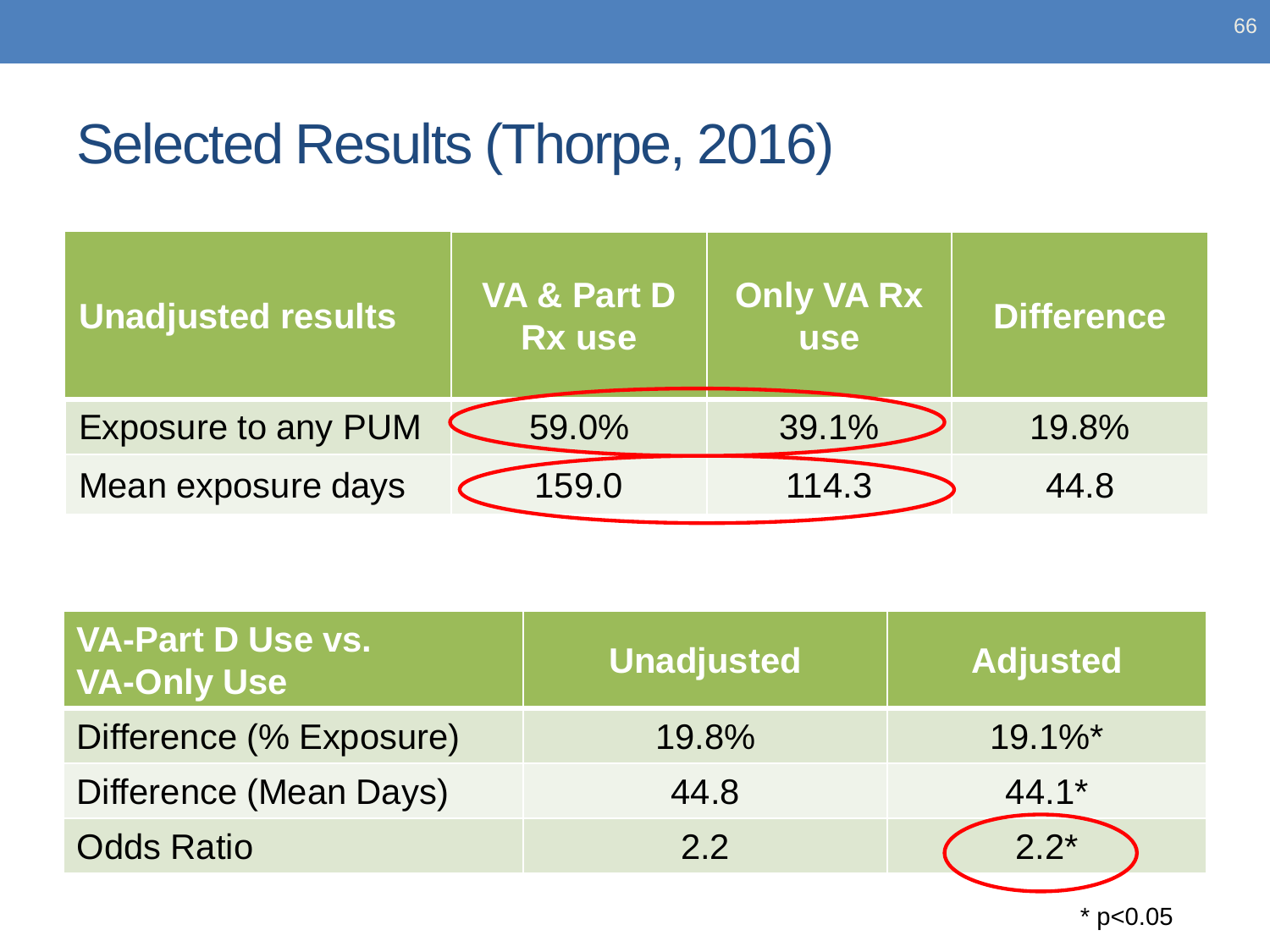# Example 2

Axon N, et al. Dual health care system use is associated with higher rates of hospitalization and hospital readmission among veterans with heart failure. *Am Heart J*. 2016 Apr; 174: 157-163.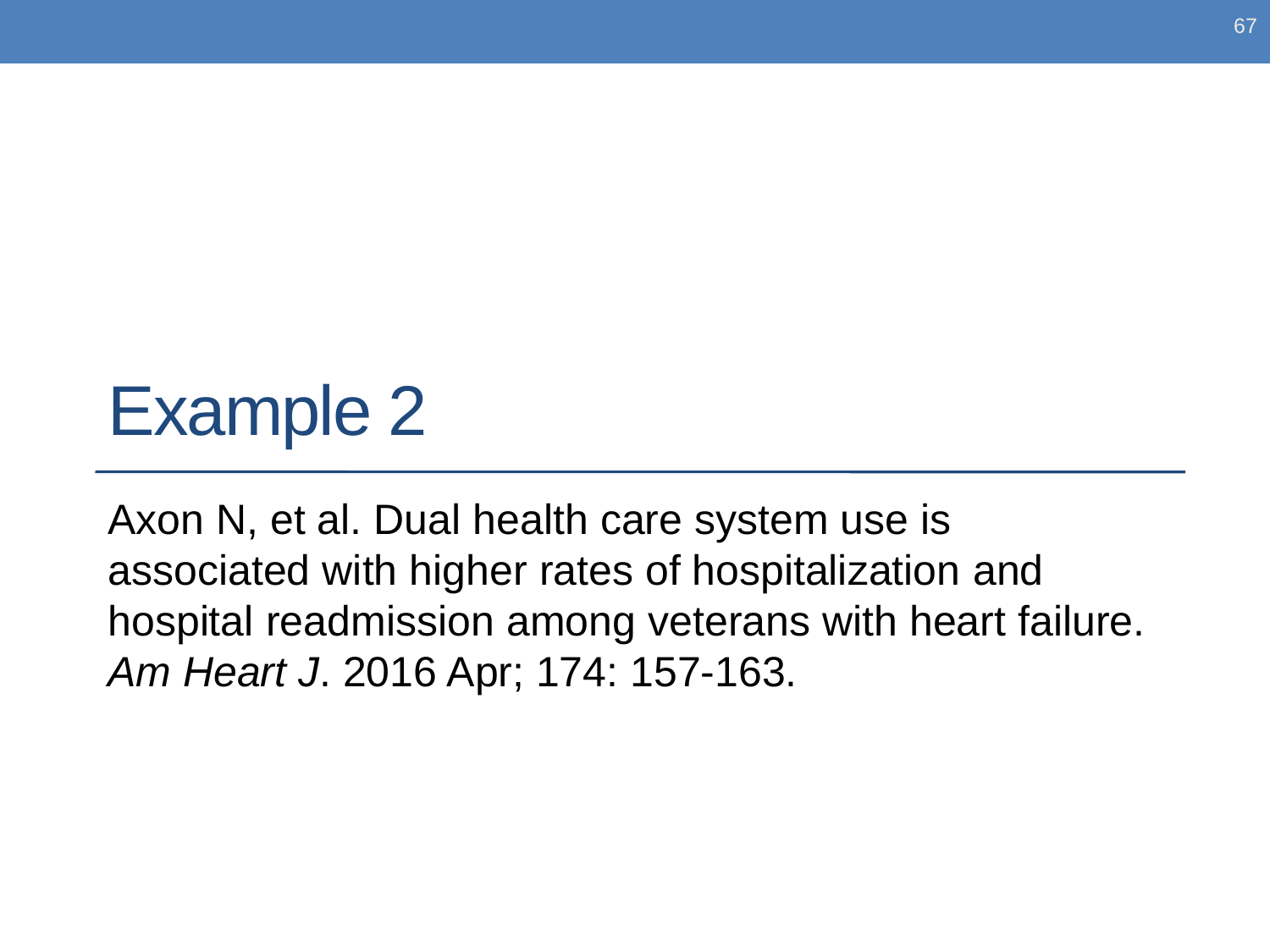## Overview (Axon, 2016)

#### **Goal**

 hospitalizations, and hospital readmissions among heart failure To determine rates of emergency department (ED) visits, (HF) patients

#### **Cohort**

- Veterans who received primary care at a VA Medical Center in South Carolina 2007-2011
- ED visit or hospitalization for HF in VA or non-VA facility
- $N=13,977$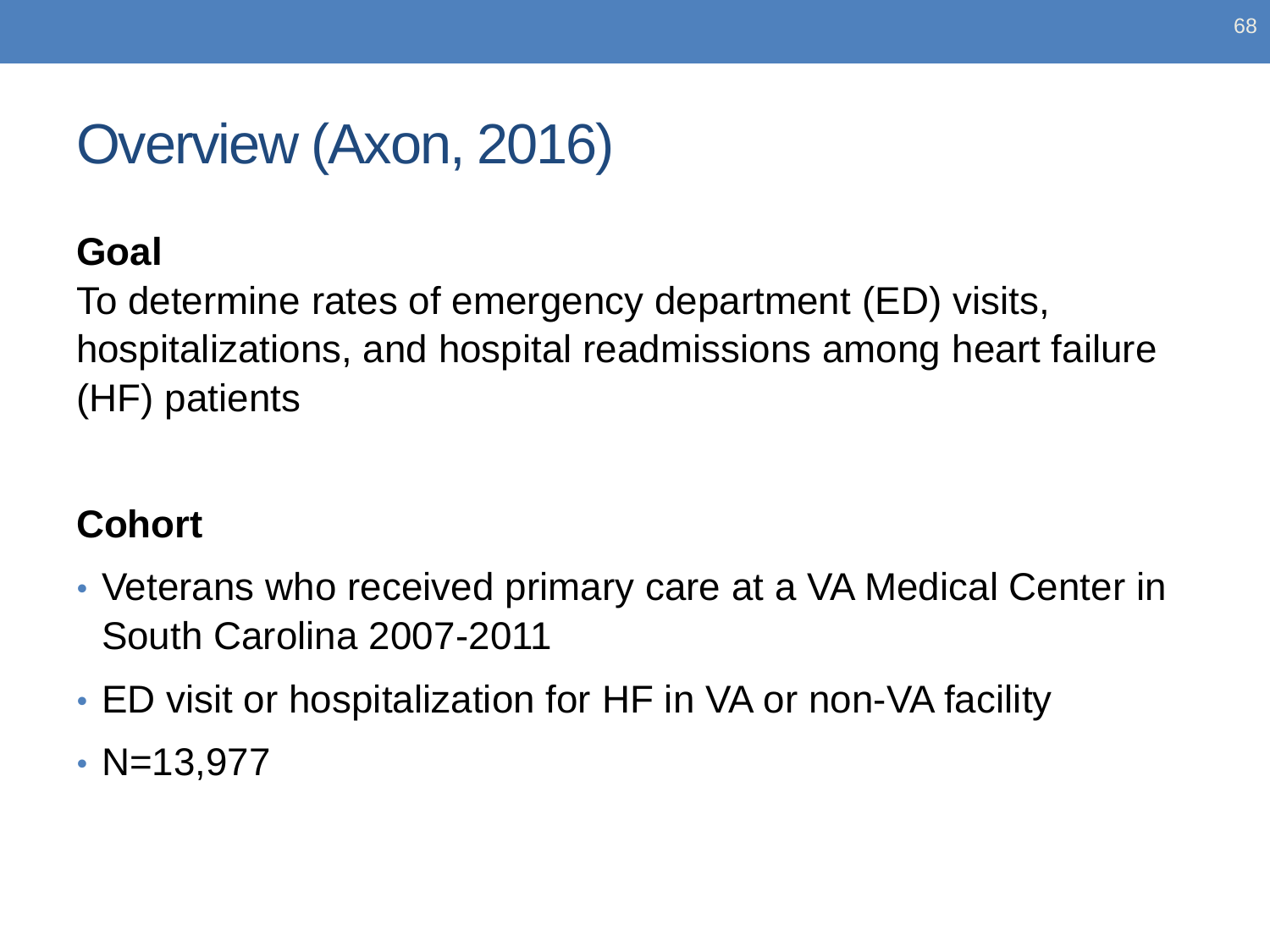## Methods (Axon, 2016)

#### **Data Sources**

- VA Corporate Data Warehouse
- Medicare inpatient, outpatient, carrier files

#### **Used VA and Medicare data to identify**

- Heart failure diagnosis
- ED visits and hospitalizations in VA, Medicare, or both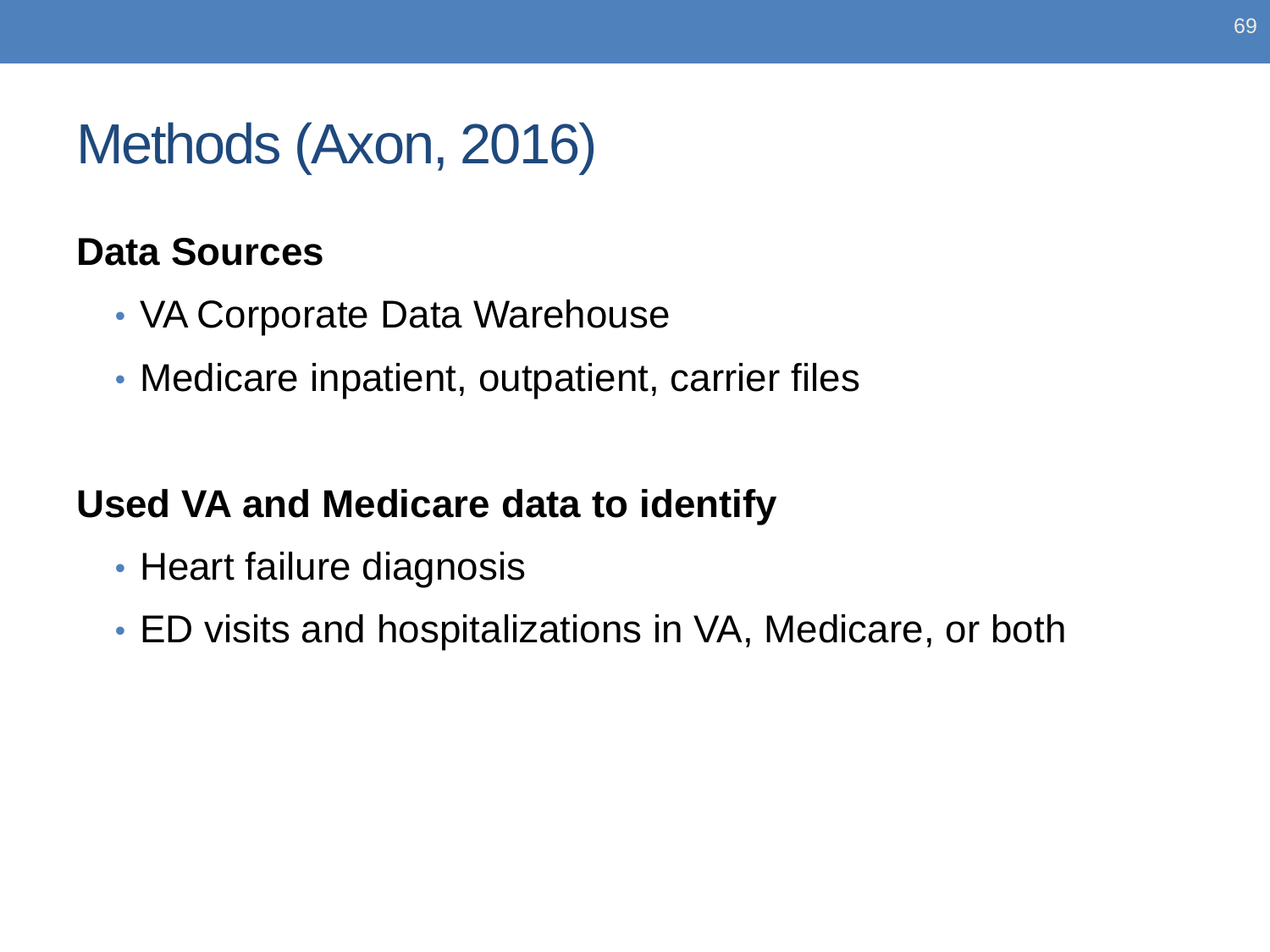## Selected Results (Axon, 2016)

| <b>Adjusted rate ratios</b> | <b>Only VA</b><br><b>users</b><br>$N=2,242$ | <b>Only non-VA</b><br><b>users</b><br>$N = 8,825$ | <b>Dual</b><br><b>users</b><br>$N = 2910$ |
|-----------------------------|---------------------------------------------|---------------------------------------------------|-------------------------------------------|
| All diagnoses               |                                             |                                                   |                                           |
| <b>ED</b> visits            |                                             | $0.62*$                                           | $1.18*$                                   |
| <b>Hospitalizations</b>     | Reference                                   | 0.98                                              | $1.93*$                                   |
| 30-day readmission (all)    |                                             | $0.87*$                                           | $1.82*$                                   |
| HF as primary diagnosis     |                                             |                                                   |                                           |
| <b>ED</b> visits            |                                             | $0.60*$                                           | $1.15*$                                   |
| <b>Hospitalizations</b>     | Reference                                   | $0.61*$                                           | $1.40*$                                   |
| 30-day readmission (all)    |                                             | $0.51*$                                           | $1.46*$                                   |
| 30-day readmission (HF)     |                                             | $0.51*$                                           | $1.46*$                                   |
|                             |                                             |                                                   | $*$ p<0.05                                |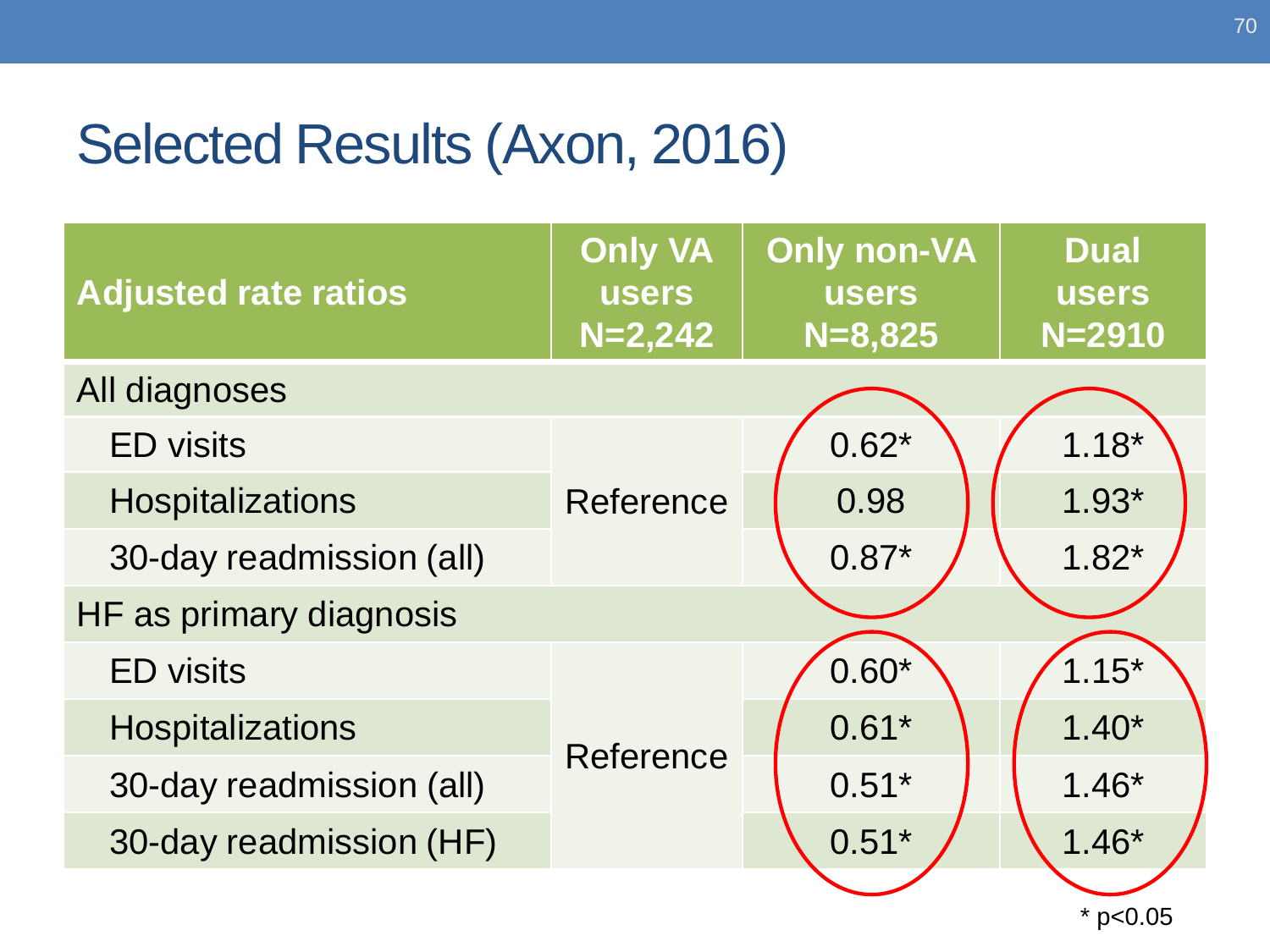## Additional Research Examples

- Fractures (identified using diagnosis codes)
	- Colon-Emeric C, et al. Correlation of hip fracture with other fracture types: toward a rational composite hip fracture endpoint. *Bone*. 2015 Dec;81:67-71.
- Incident dementia (identified using diagnosis codes)
	- dementia diagnosis. *J Am Geriat Soc*. Epub 2016 Dec. • Orkaby A, et al. Continued use of warfarin in veterans with atrial fibrillation after
- Imaging (identified using procedure codes)
	- Makarov, et al. Appropriateness of prostate cancer imaging among veterans in a delivery system without incentives for overutilization. *Health Serv Res*. 2016 Jun;51(3):1021-51.
- Hospice
	- Mor V, et al. The rise of concurrent care for veterans with advanced cancer at the end of life. *Cancer*. 2016 Mar;122(5):782-90.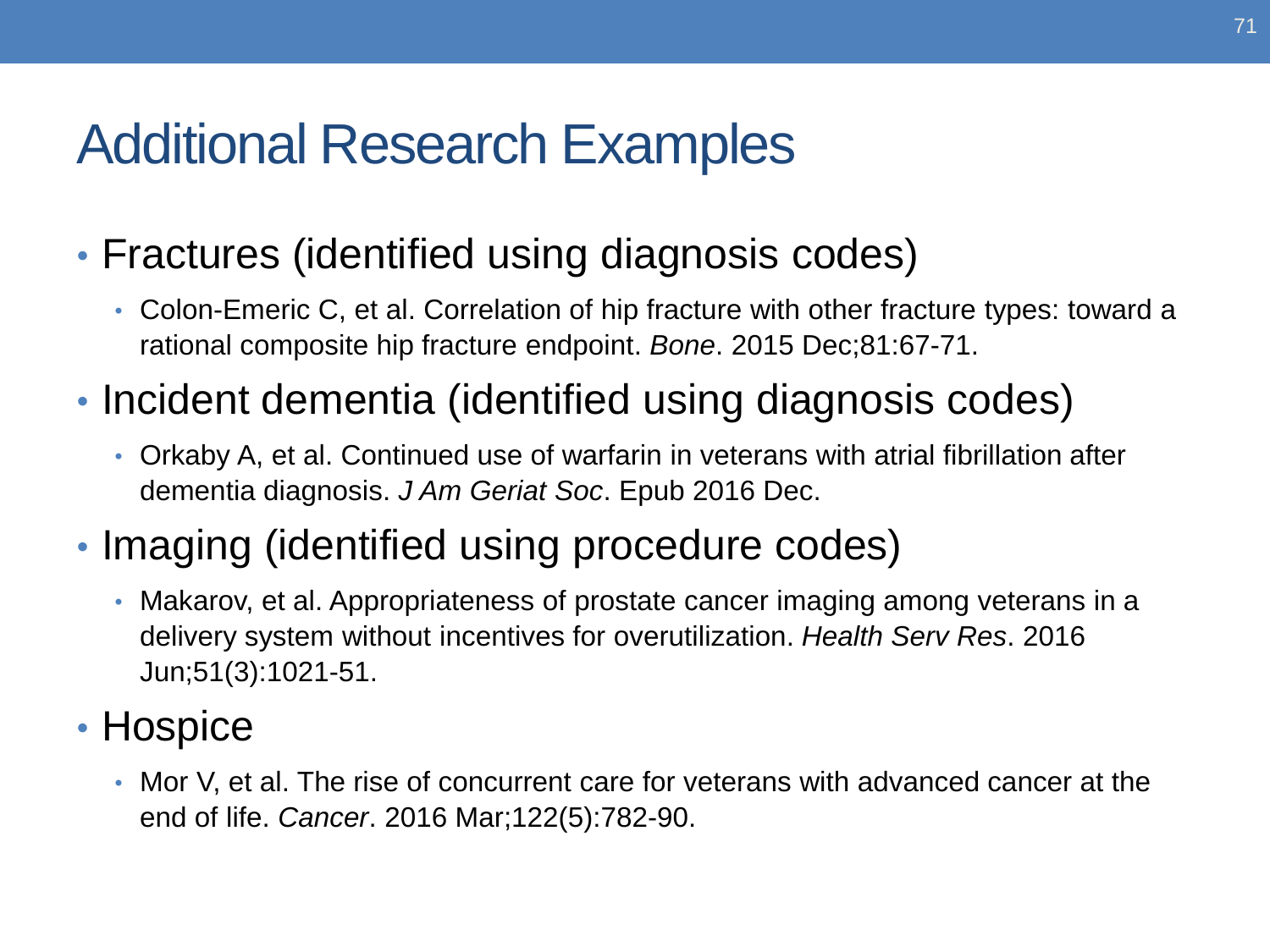# Session roadmap

- Medicare 101
- Types of Medicare Data
	- Enrollment
	- Claims
	- Annual Summary
	- Utilization in Managed Care
- Using Medicare Data in Research
- Research Examples
- Data Access and Assistance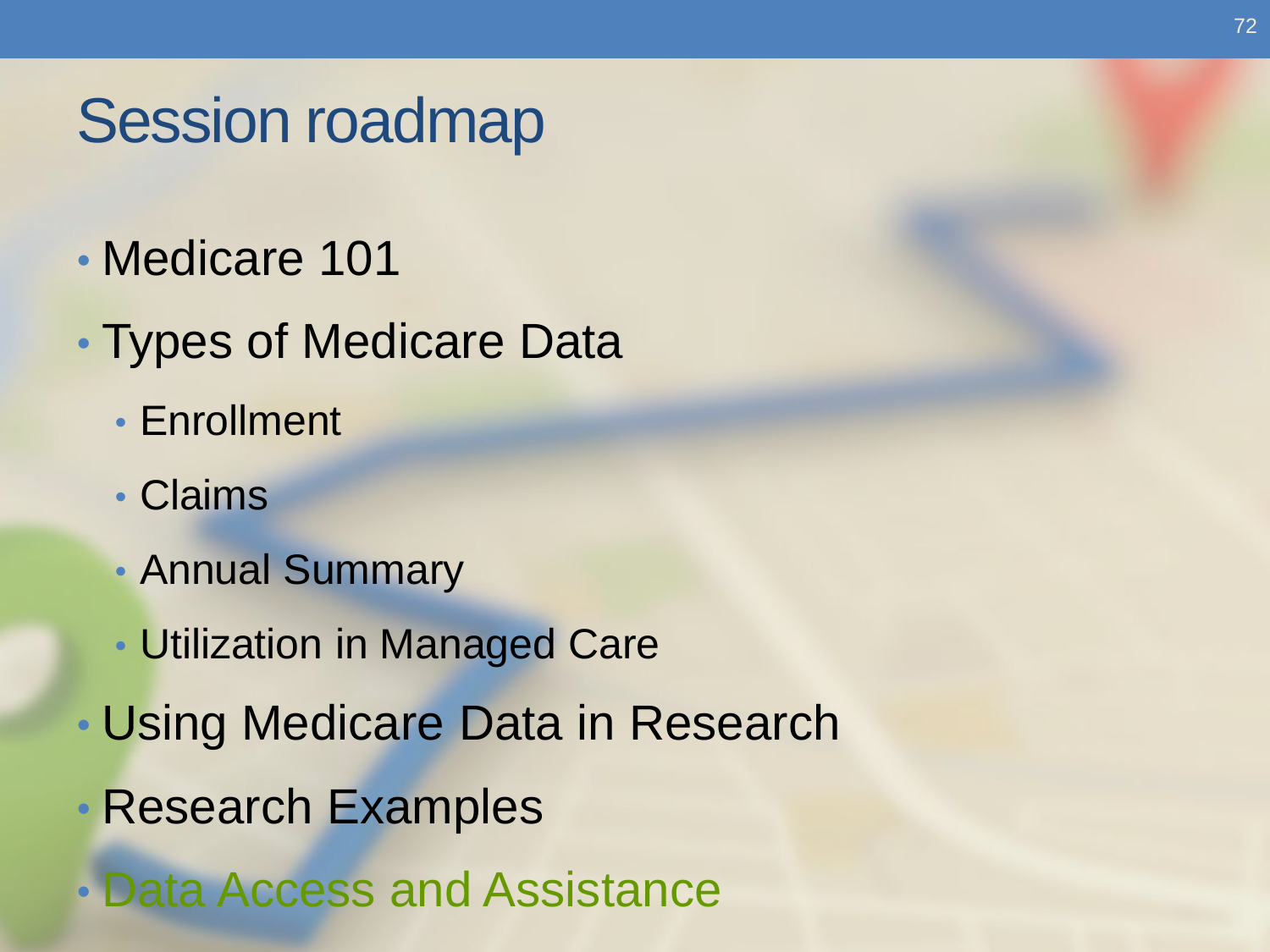

- VIReC is data steward for CMS (Medicare) data used for VA research
- • Projects must be approved by:
	- VA Research & Development (R&D) Committee
	- Institutional Review Board (IRB)
- Data available for VA researchers at no cost
- VA employees may not obtain CMS data directly from CMS/ResDAC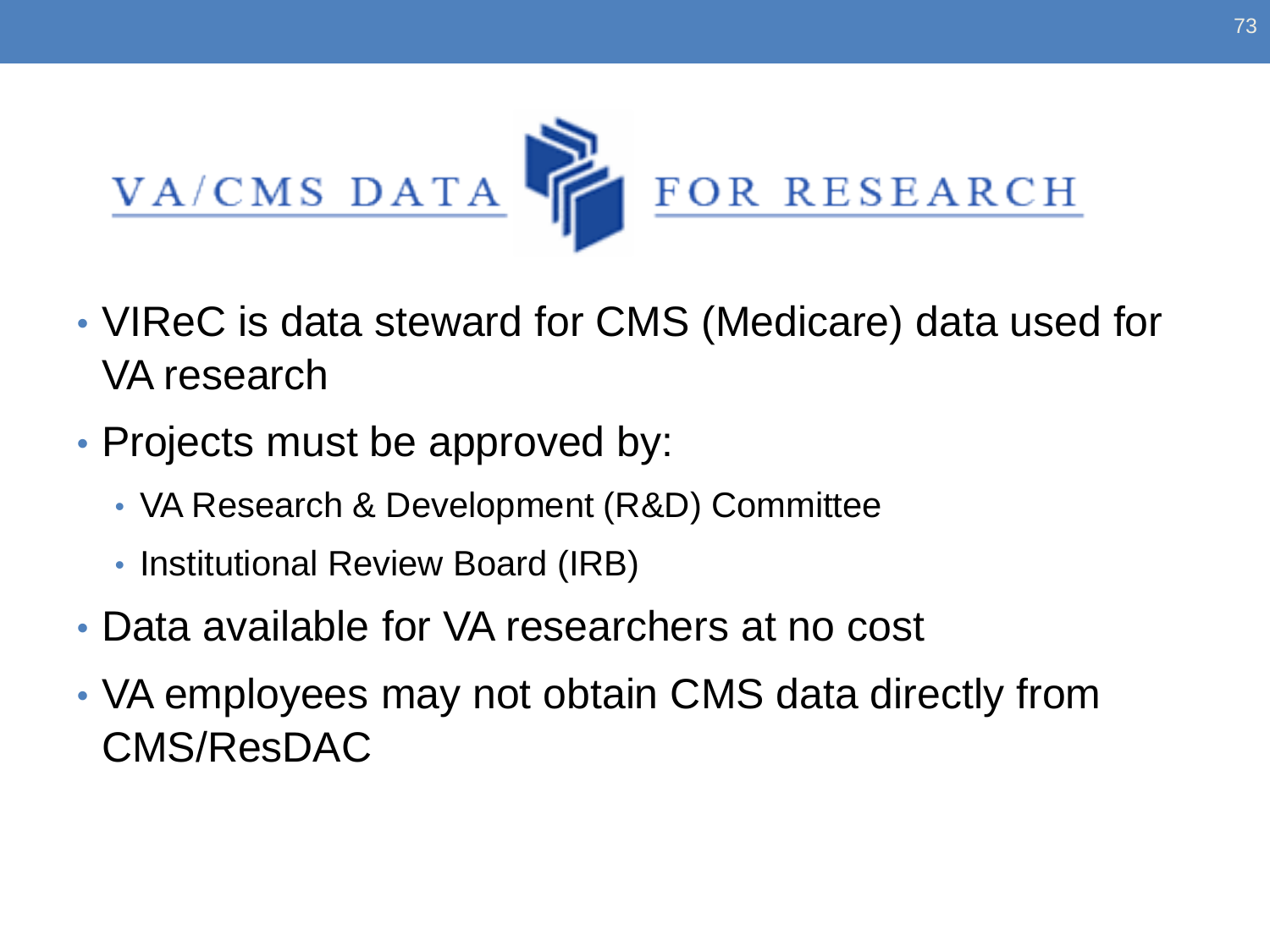#### VIReC Resources on CMS data

- Website (VA intranet only)
	- [vaww.virec.research.va.gov/Index-VACMS.htm](http://vaww.virec.research.va.gov/Index-VACMS.htm)
- Data Descriptions and Documentation
- Request Process and Forms
- Pre-Request Consultation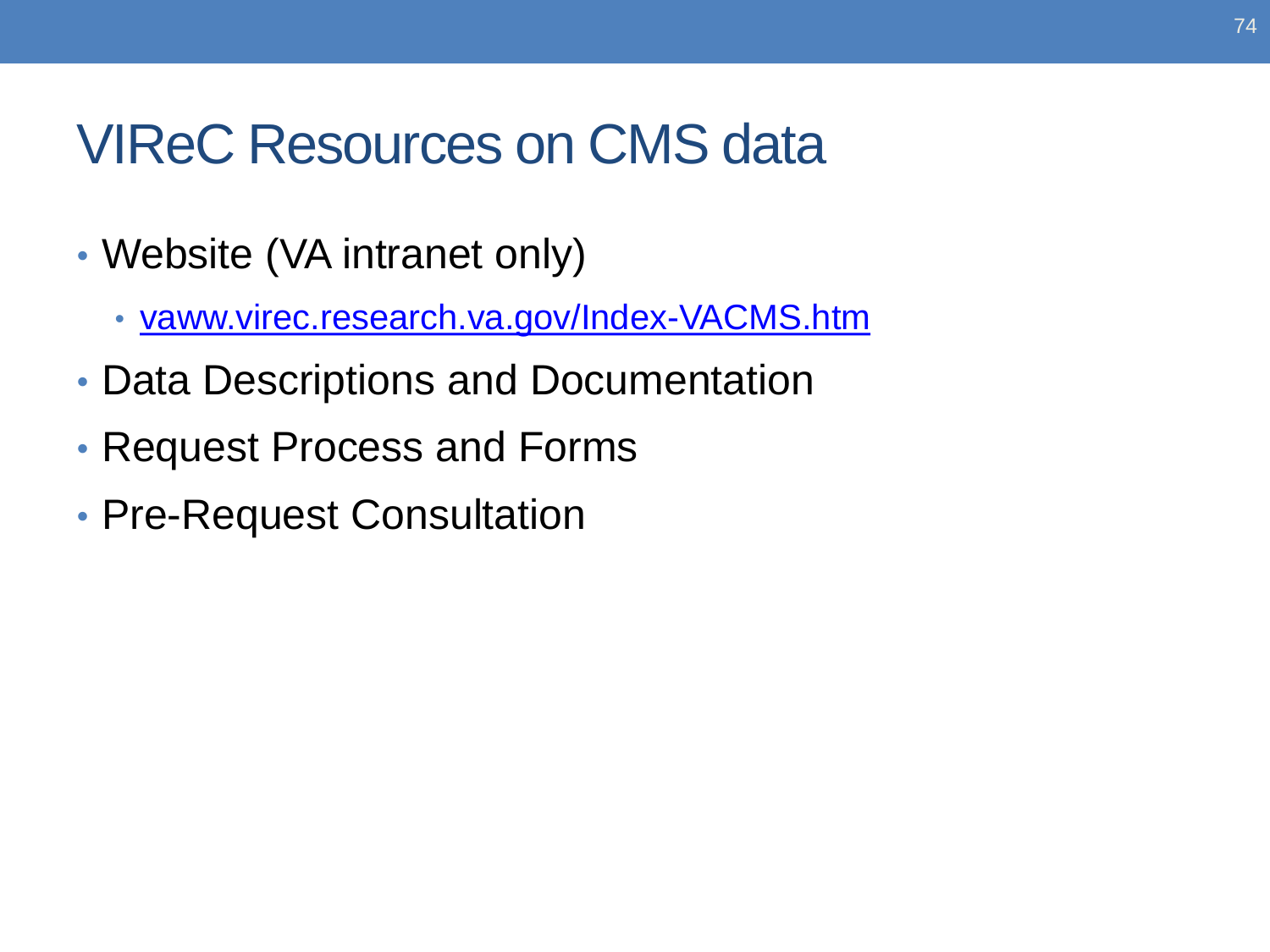# Other VIReC Resources

#### HSRData Listserv HelpDesk

- sharing • Community knowledge
- $\cdot$  ~1,200 VA data users
- Researchers, operations, data stewards, managers
- Subscribe by visiting

[http://vaww.virec.research.va.gov/Support/H](http://vaww.virec.research.va.gov/Support/HSRData-L.htm) [SRData-L.htm](http://vaww.virec.research.va.gov/Support/HSRData-L.htm) (VA Intranet)



• Individualized support



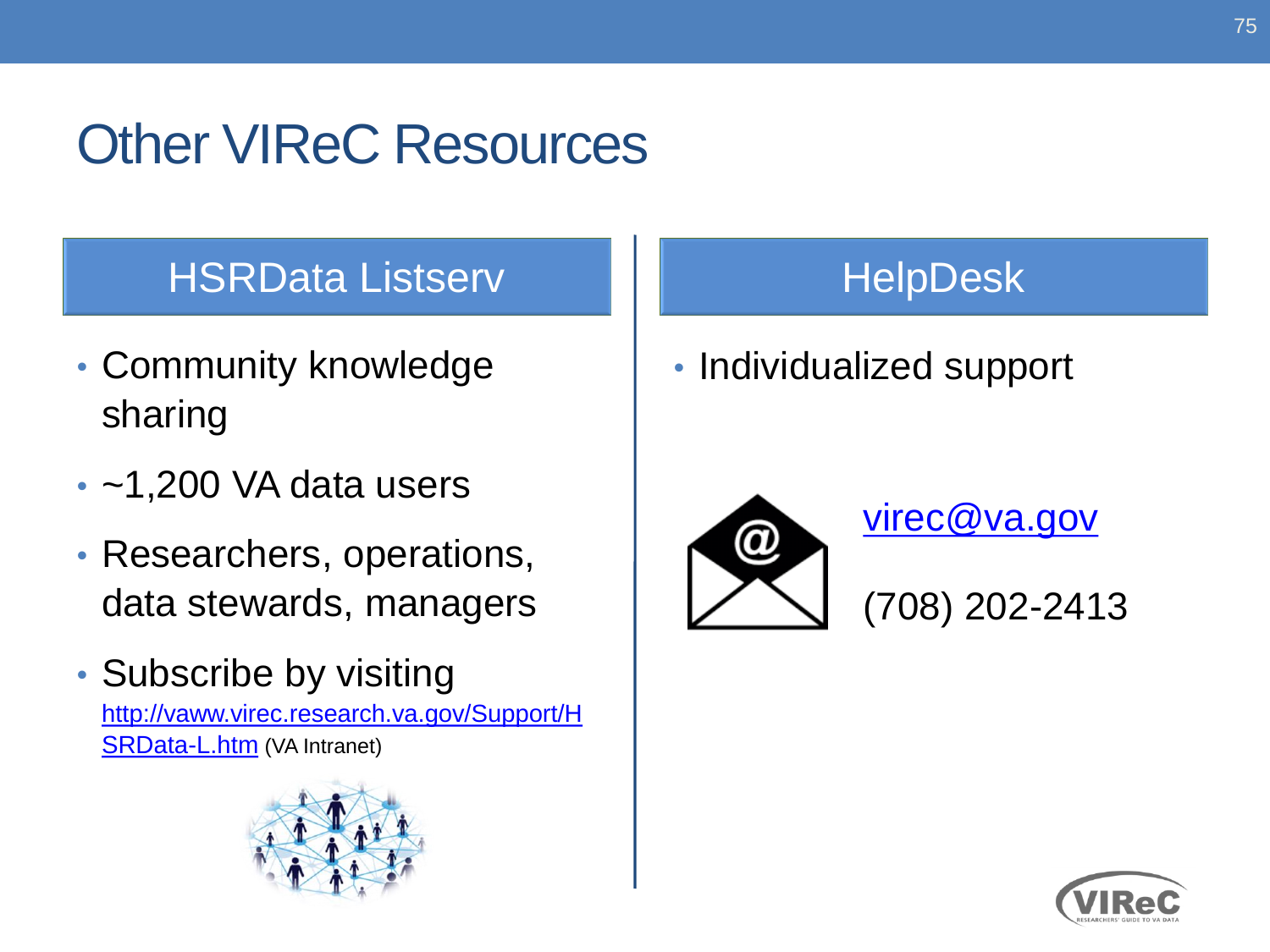

- Part of Office of the Assistant Deputy Under Secretary for Health for Policy and Planning
- • Data steward for CMS (Medicare) data used for VHA operations
	- VHA Program Offices
	- Quality Improvement/Quality Assurance
- Website (VA intranet only)
	- [vaww.va.gov/medicareanalysis/](http://vaww.va.gov/medicareanalysis/)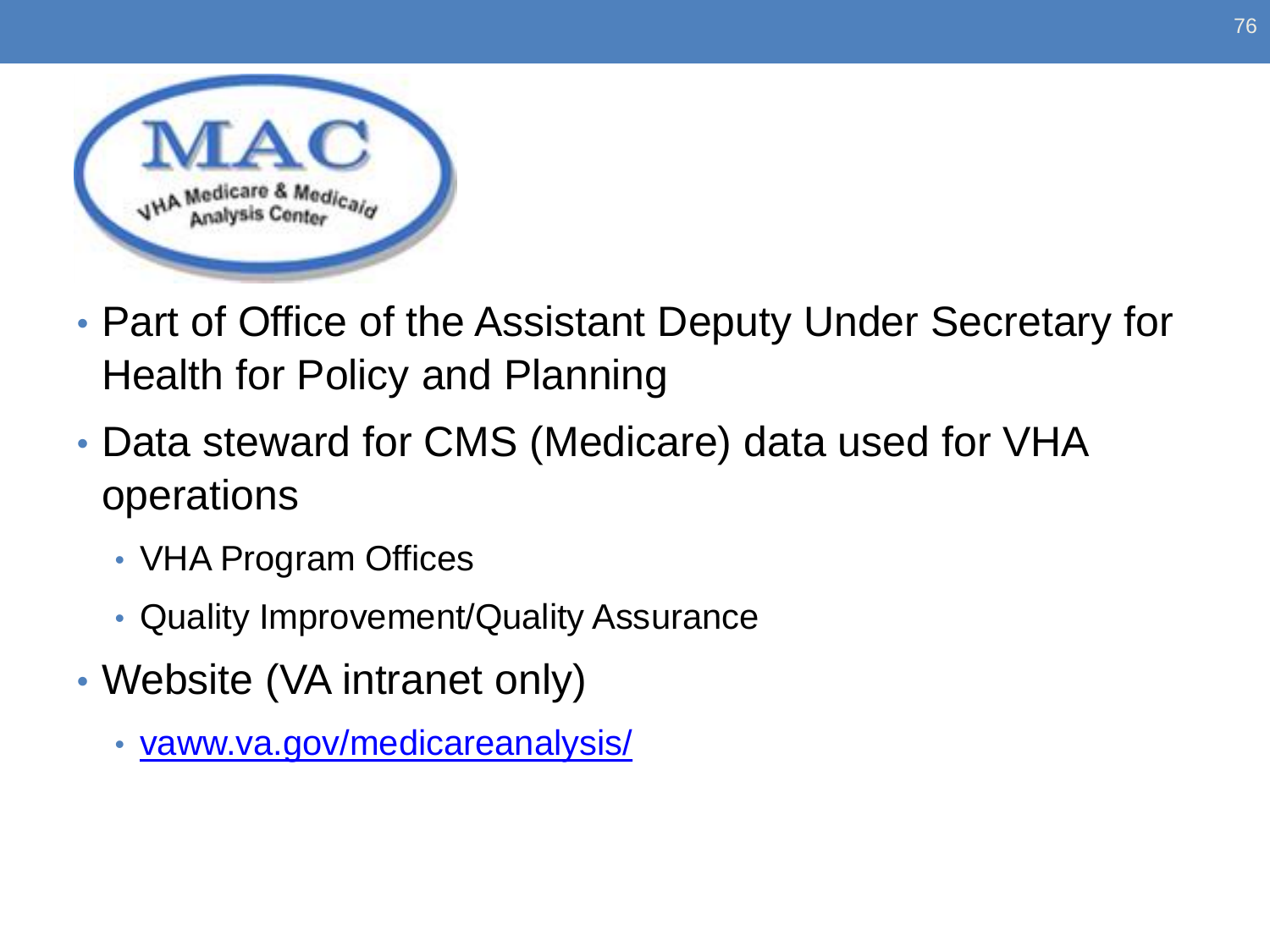

- CMS contractor based at the University of Minnesota
- • Provides free assistance and training to researchers using CMS data
	- Help desk
	- Knowledge base
	- Webinars
	- In-person workshops
- [www.resdac.org](http://www.resdac.org/)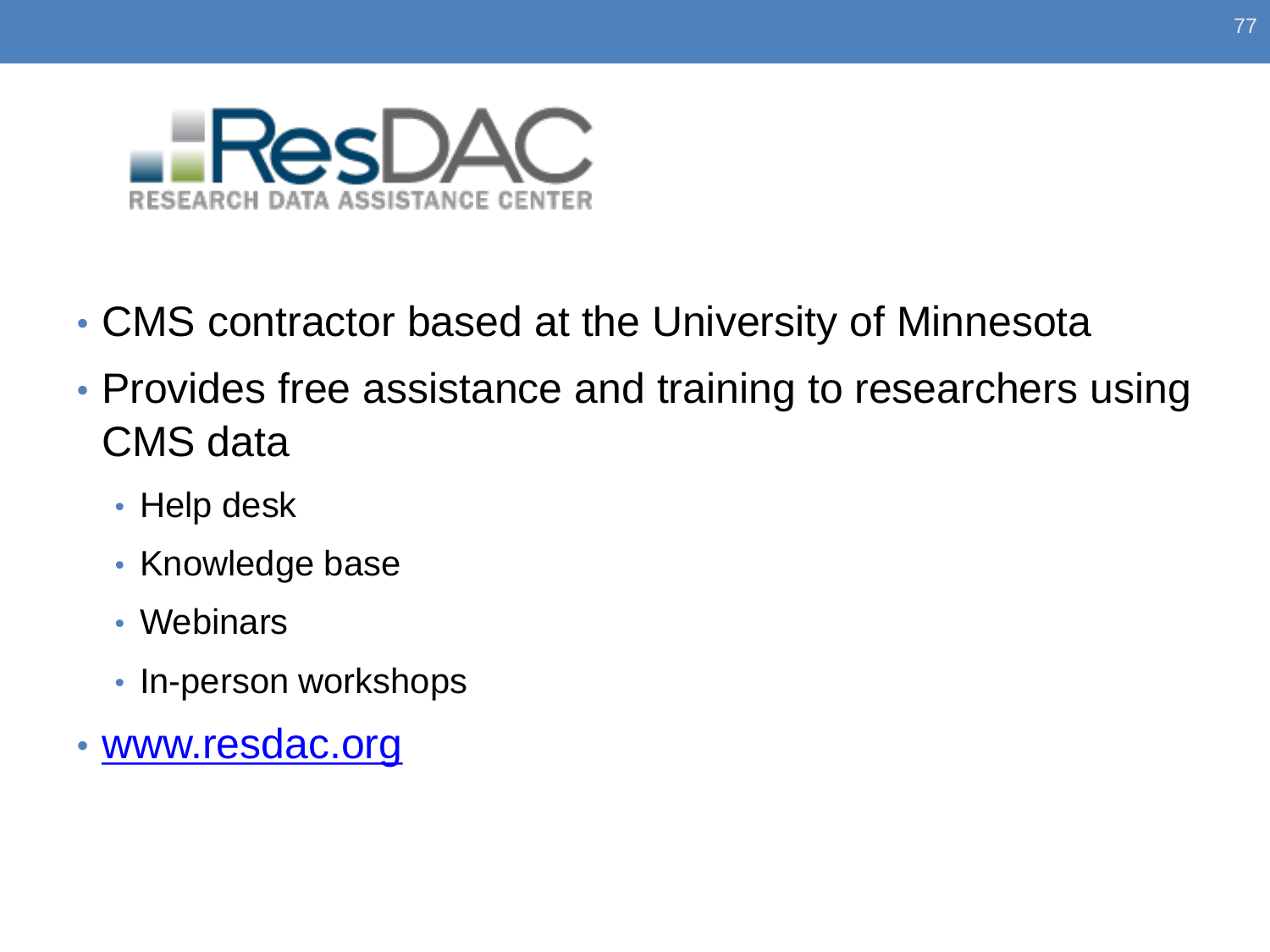

- Source of most CMS data that VA receives
- Documentation
	- Data dictionaries
	- Summary tables
	- User guides & technical guides
	- White papers & presentations
- [www.ccwdata.org](http://www.ccwdata.org/)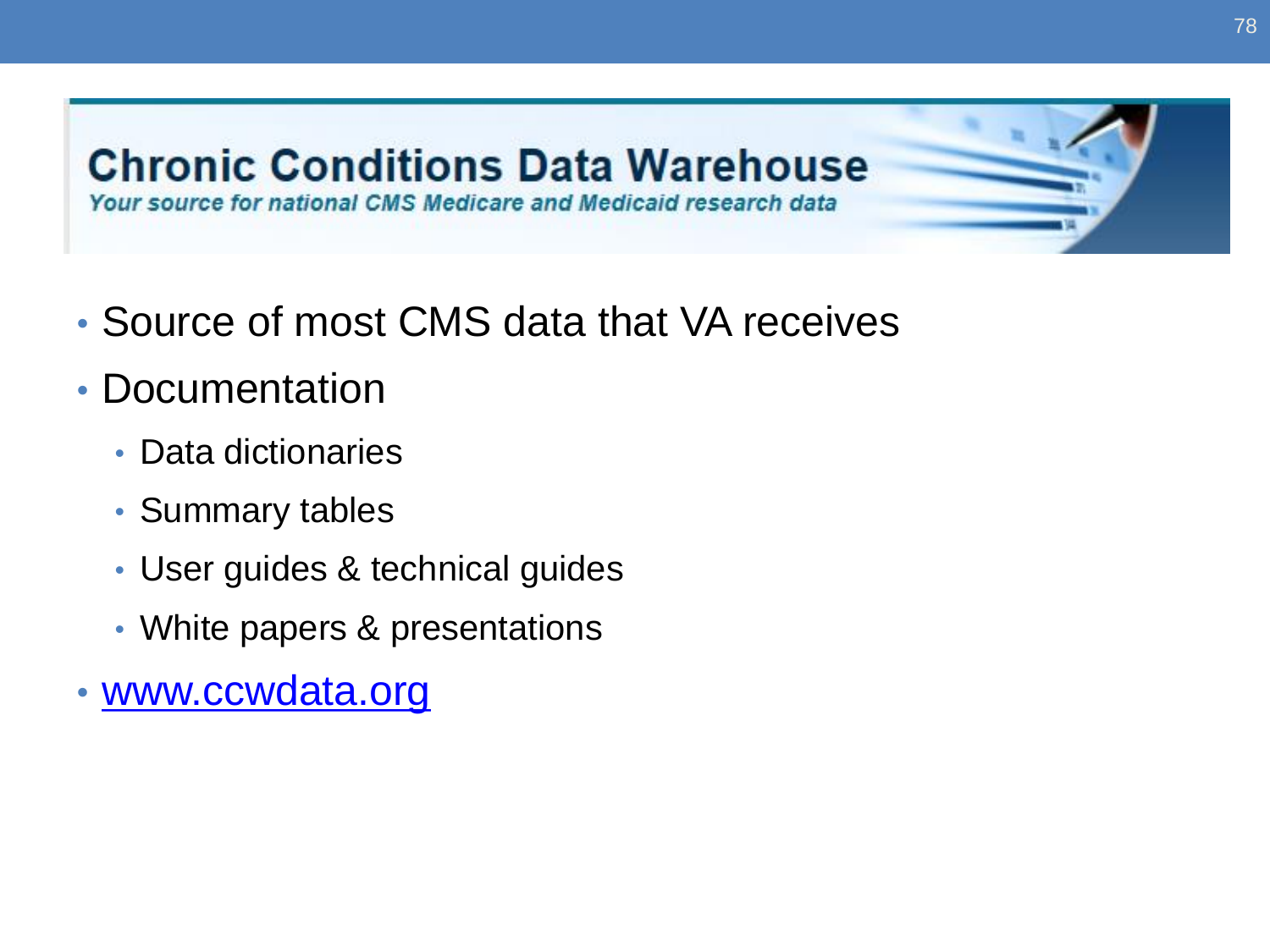*Quick Guide: Resources for Using VA Data*  <http://vaww.virec.research.va.gov/Toolkit/QG-Resources-for-Using-VA-Data.pdf> (VA Intranet)

VIReC: <http://vaww.virec.research.va.gov/Index.htm>(VA Intranet)

VIReC Cyberseminars: <http://www.virec.research.va.gov/Resources/Cyberseminars.asp>

VHA Data Portal: <http://vaww.vhadataportal.med.va.gov/Home.aspx>(VA Intranet)

VINCI: <http://vaww.vinci.med.va.gov/vincicentral/>(VA Intranet)

Health Economics Resource Center (HERC): [http://vaww.herc.research.va.gov](http://vaww.herc.research.va.gov/) (VA Intranet)

CDW:<https://vaww.cdw.va.gov/Pages/CDWHome.aspx>(VA Intranet)

 Archived cyberseminar: What can the HSR&D Resource Centers do for you? http://www.hsrd.research.va.gov/for\_researchers/cyber\_seminars/archives/video\_archive.cfm?SessionID=101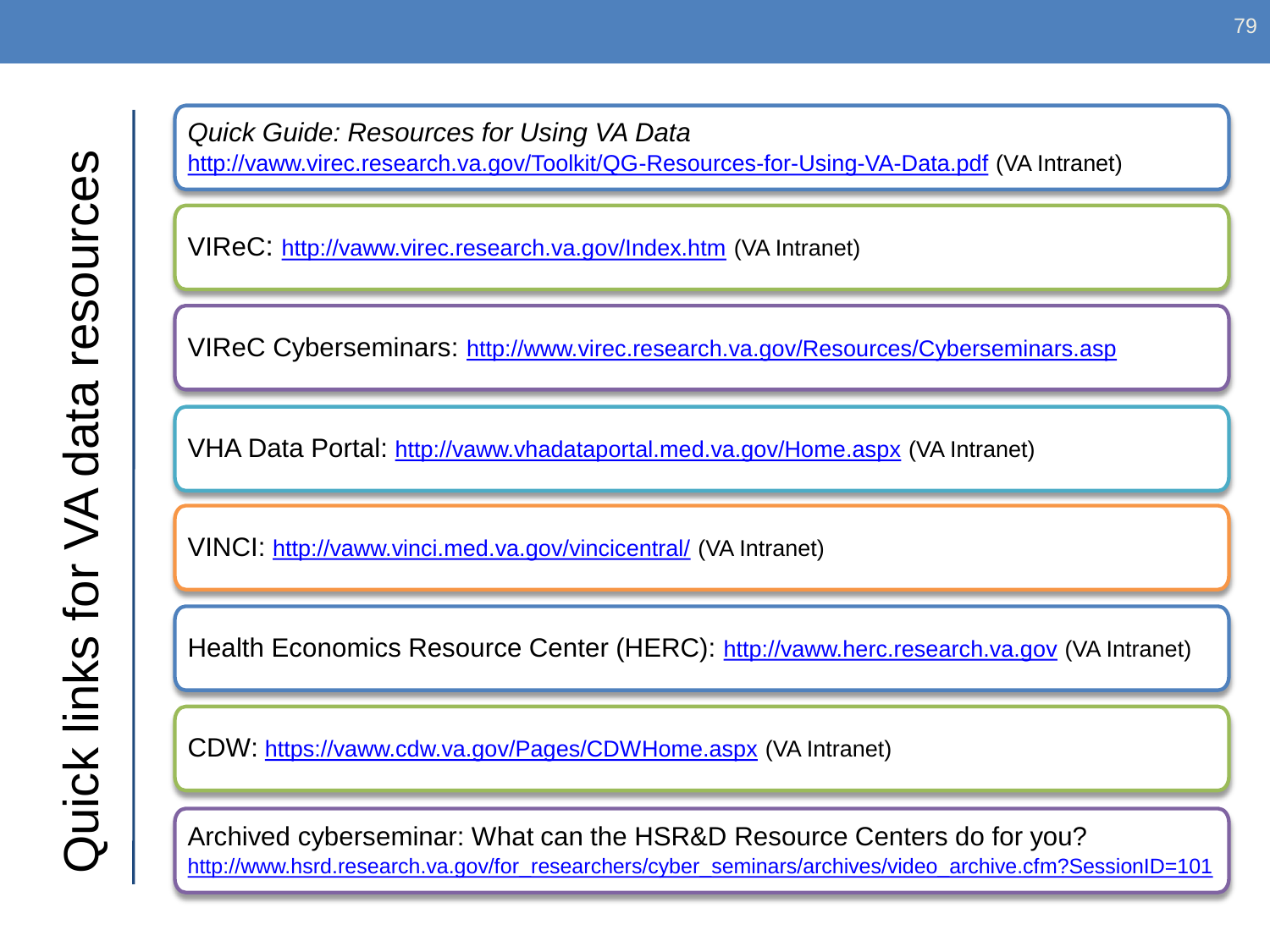#### Contact information

# **Kristin de Groot, MPH**

### **Senior Data Analyst**

VA Information Resource Center Hines VA Hospital

virec@va.gov

708-202-2413